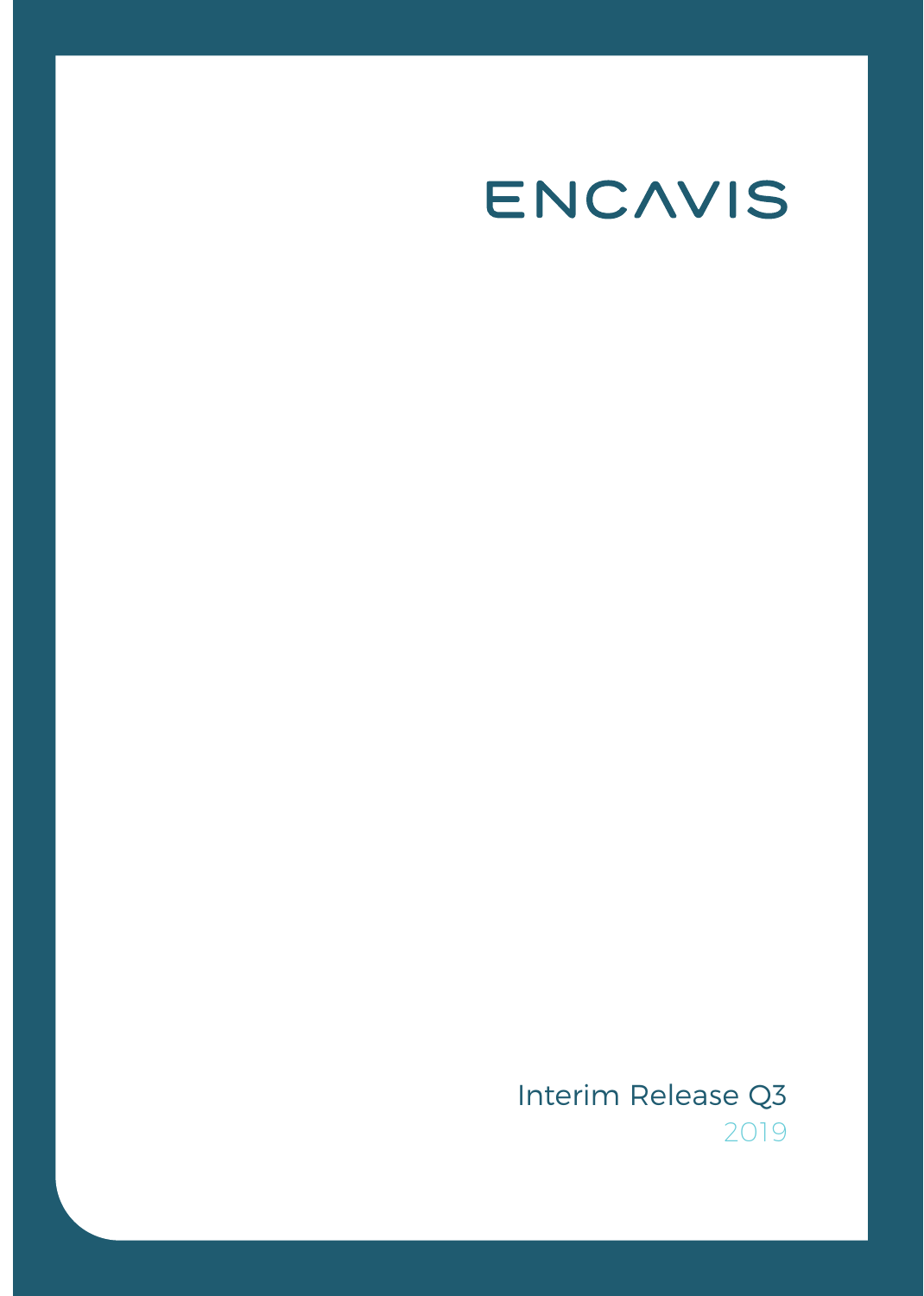# Foreword from the Management Board

#### Dear Shareholders, Ladies and Gentlemen,

Over the course of the first nine months of 2019, we have taken decisive steps towards further growth: all of the groundwork for construction of our largest solar park to begin in the Spanish town of Talayuela has been laid. By the end of 2020, solar installations with a total generation capacity of 300 megawatts (MW) will be built on an area covering approximately 790 hectares, thus making Talayuela one of Europe's largest solar parks. From the first full year of operation, the installation will thus provide a revenue contribution of more than EUR 25 million annually. A private power purchase agreement (PPA) forms the basis of this contribution. In mid September 2019, we were able to conclude a PPA with an internationally active energy supplier with a good credit rating.

Additionally, at the beginning of September 2019, we were able to increase our hybrid convertible bond – which was issued by our subsidiary Encavis Finance B.V. in 2017 – through the issue of new bonds with a total nominal value of EUR 53 million. These funds, which were generated within a few hours, are recognised as equity under the International Financial Reporting Standards (IFRS). We have therefore increased our free liquidity by another EUR 60 million to some EUR 170 million, including the paid-in surplus. We intend to use these funds to finance the construction of Talayuela and additional major projects with power purchase agreements. At the same time, increasing our equity base strengthens our ability to negotiate with banks when taking out loans for the acquisition of further solar and wind parks.

In the first nine months of this year, we once again exceeded the targets set for the Encavis Group with regard to operating KPIs. We increased revenue once again compared to the previous-year period, generating EUR 223.4 million. The increase of 11.2 % is due to both the favourable meteorological conditions as well as the expansion of our portfolio during the reporting period. As of 30 September 2019, our portfolio comprised 177 solar parks and 71 wind parks in ten European countries and has a generation capacity of some 2 gigawatts (GW).

The remaining operating KPIs also improved during the reporting period: Operating earnings before interest, tax, depreciation and amortisation (EBITDA) increased by 19.6 % to EUR 185.8 million. Operating earnings before interest and taxes (EBIT) came to EUR 121.8 million – an increase of 20.8 % compared to the same period in the previous year. Cash flow from operations rose by some four million euros to EUR 132.8 million.

When going about our daily business, we always have the goal in mind of making "our Encavis AG" a little bit better each and every day. We are making very good progress in this regard. Due to the continued positive meteorological conditions in the first nine months of 2019, we are reaffirming the guidance which we adjusted upward in August 2019. We therefore expect revenue for the current financial year to rise to more than EUR 270 million and operating EBITDA to exceed EUR 218 million. At the Group level, we anticipate growth in operating EBIT to more than EUR 132 million. Operating cash flow is expected to reach levels exceeding EUR 198 million, thus resulting in the forecast for the operating earnings per share (EPS) for 2019 as a whole of EUR 0.42.

At the end of October 2019, we gladly accepted the recommendation of the Supervisory Board to extend our contracts until late summer 2025. We would like to return the trust placed in us by continuing to lead Encavis AG towards a successful future.

Dear Shareholders, we are thrilled, as you must be as well, that the positive development of your company has now been reflected in the share price. Since the beginning of the year, it has climbed relatively steadily by around 67 % from EUR 5.49 on 2 January 2019 to a high point of EUR 9.19 on 19 November 2019, a level it last achieved about four years ago on 8 November 2015. We hope you continue to accompany us on our continuous path towards the growth of the Group.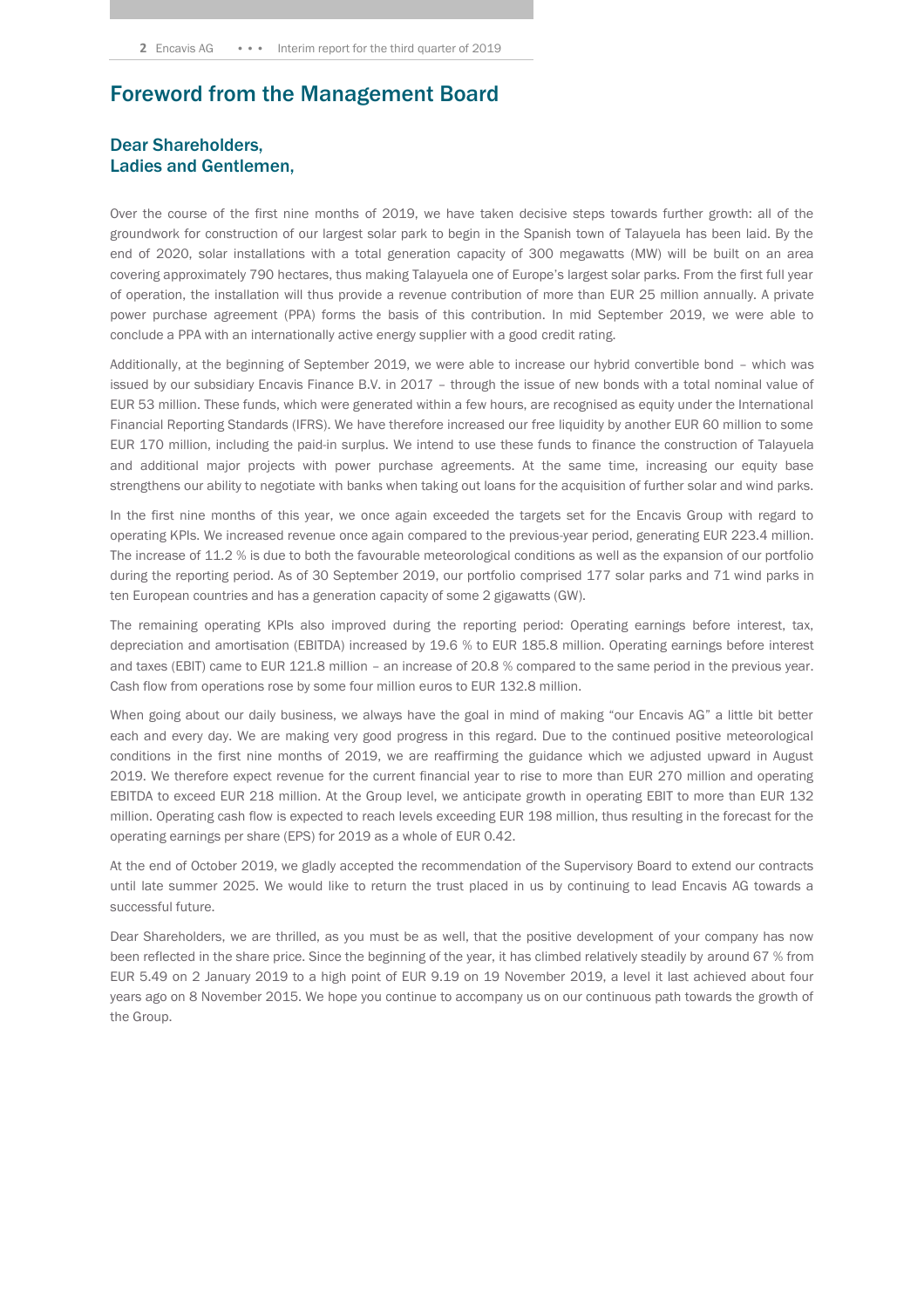Hamburg, November 2019

Vier flums

CEO CFO



Dr Dierk Paskert Dr Christoph Husmann Chief Executive Officer (CEO) Chief Financial Officer (CFO)



Dr Dierk Paskert Dr Christoph Husmann



# Group operating KPIs\*

#### in EUR million

|                                        | 01.01. - 30.09.2019 | 01.01. - 30.09.2018 |  |
|----------------------------------------|---------------------|---------------------|--|
| Revenue                                | 223.4               | 200.9               |  |
| <b>EBITDA</b>                          | 185.8               | 155.3               |  |
| <b>EBIT</b>                            | 121.8               | 100.8               |  |
| <b>EBT</b>                             | 80.7                | 61.3                |  |
| EAT                                    | 70.0                | 54.5                |  |
| Operating cash flow                    | 132.8               | 128.7               |  |
| Earnings per share (undiluted, in EUR) | 0.49                | 0.38                |  |
|                                        |                     |                     |  |

|                   | 30.09.2019 | 31/12/2018 |
|-------------------|------------|------------|
| Equity            | 728        | 687        |
| Liabilities       | 2,115      | 1,962      |
| Total assets      | 2,843      | 2,649      |
| Equity ratio in % | 25.6       | 25.9       |

\* The Group operating KPIs are based solely on the company's operating profitability and do not take any IFRS-related valuation effects into account.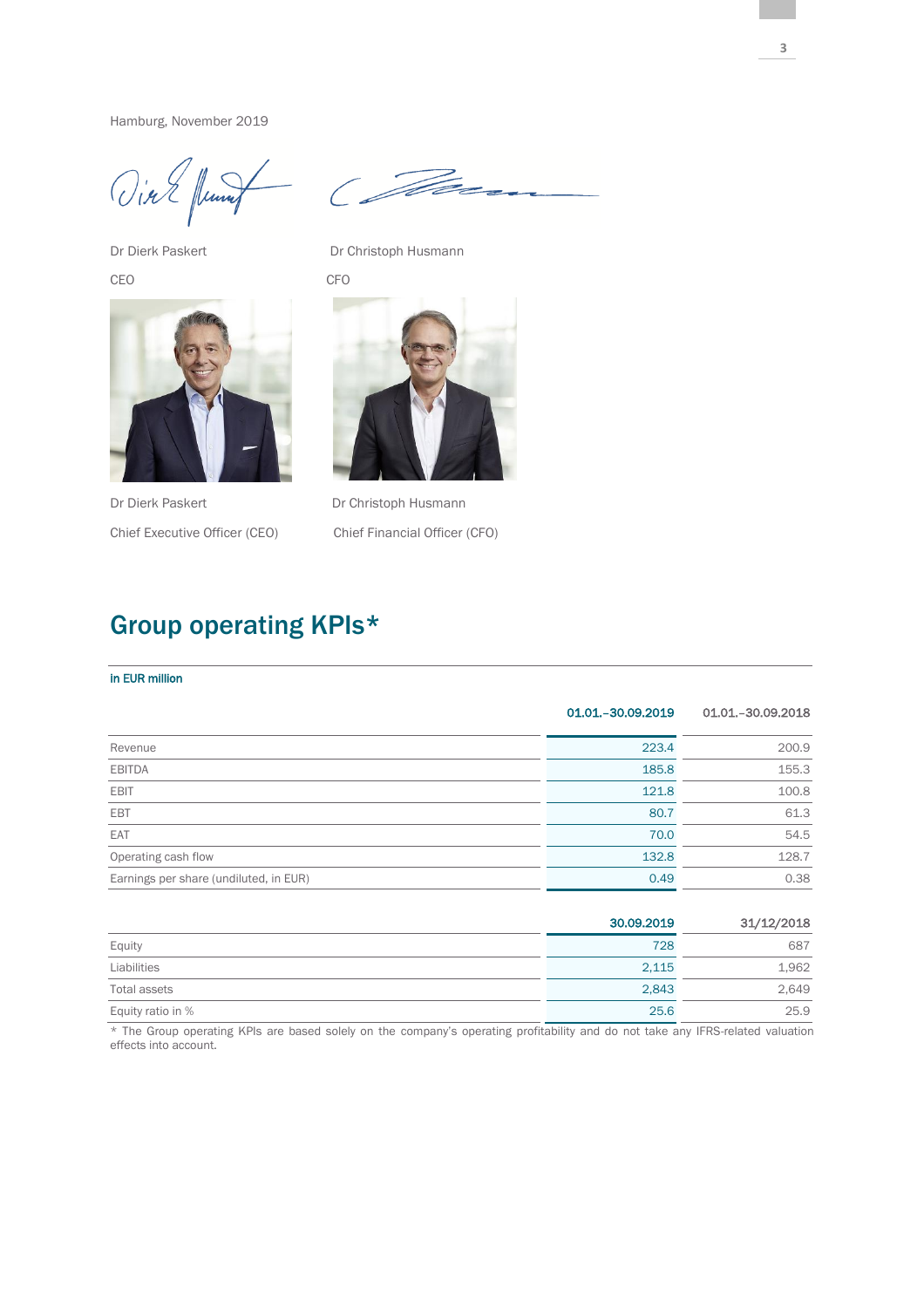#### Note on the quarterly figures

The publication of the results was prepared pursuant to the amended exchange rules for the Frankfurt Stock Exchange from 12 November 2015. This interim statement does not contain a complete interim financial report in accordance with IAS 34 and should therefore only be read in conjunction with the consolidated financial statements as of 31 December 2018 and subsequent publications.

The quarterly figures on the financial position, financial performance and net assets have been prepared in conformity with International Financial Reporting Standards (IFRS) as applicable within the European Union.

The accounting policies applied are the same as those used for the last year-end consolidated financial statements. We published a detailed description of the methods applied in the notes to the consolidated financial statements for 2018. Additionally, the Group has applied IFRS 16 – Leases since 1 January 2019. This conversion led to a significant increase in total assets due to the capitalisation of rights of use as well as the recognition of lease liabilities as liabilities. At the time of initial application, the equity ratio decreased accordingly by around one percentage point. Depreciation and amortisation as well as interest expenses are recognised for the 2019 financial year, rather than ongoing lease expenses as before. This results in a reduction in other expenses and a burden on depreciation and amortisation as well as the financial result. There is also a positive effect on the operating cash flow, while the cash flow from financing activities is reduced due to the recognised interest and principal payments. Further detailed information on the effect determined at the time of the first-time application of IFRS 16 can be found in the 2019 halfyearly financial report.

### Business activities

#### Business model

Encavis AG, which is listed on the SDAX of the German stock exchange, makes use of the various opportunities to generate power using renewable energy. As an independent operator of environmentally friendly, emission-free power plants, Encavis has continuously developed its generation portfolio since 2009 and is one of the largest independent power producers (IPP) of renewable energy in Europe. The company's core business is the acquisition and operation of solar parks and onshore wind parks. In the acquisition of new installations, the company generally focuses on turnkey projects or existing installations that have guaranteed feed-in tariffs or long-term power purchase agreements and that are in geographic regions that offer a stable economic environment and reliable framework and investment conditions. The solar and wind parks can therefore generate reliable, attractive returns and predictable cash flows.

Encavis also offers attractive opportunities to institutional investors through its subsidiary Encavis Asset Management AG to invest in installations that generate renewable energy. The Asset Management field covers all services in this area, i.e. the launching of funds, the individual design and structuring of other investments for professional investors in the field of renewable energy and the management of the investments held by these investors.

The Encavis portfolio is currently comprised of a total of 177 solar parks and 71 wind parks with a capacity of more than 2 GW in Germany, Italy, France, the United Kingdom, Austria, Finland, Sweden, Denmark, the Netherlands and Spain. Of these, the Group operates 12 solar parks and 38 wind parks for third parties in the Asset Management segment.

### Underlying conditions for renewable energies

#### The global energy revolution continues – wind power and photovoltaics are playing a pivotal role

The global expansion of renewable energies has to continue in order to achieve the targets set out in the world climate agreement concluded in 2015. Nearly 200 countries declared their intention of limiting global warming to well under 2°C, or 1.5°C if possible, compared to the pre-industrial level.

The International Energy Agency (IEA) expects that the speed of expansion of renewable energies in 2019 to increase compared to the previous year in 2018 by 12 %, to a newly installed generation capacity of 200,000 MW. That would mark the highest level of expansion since 2015. Photovoltaics has once again proven itself to be a driver of growth,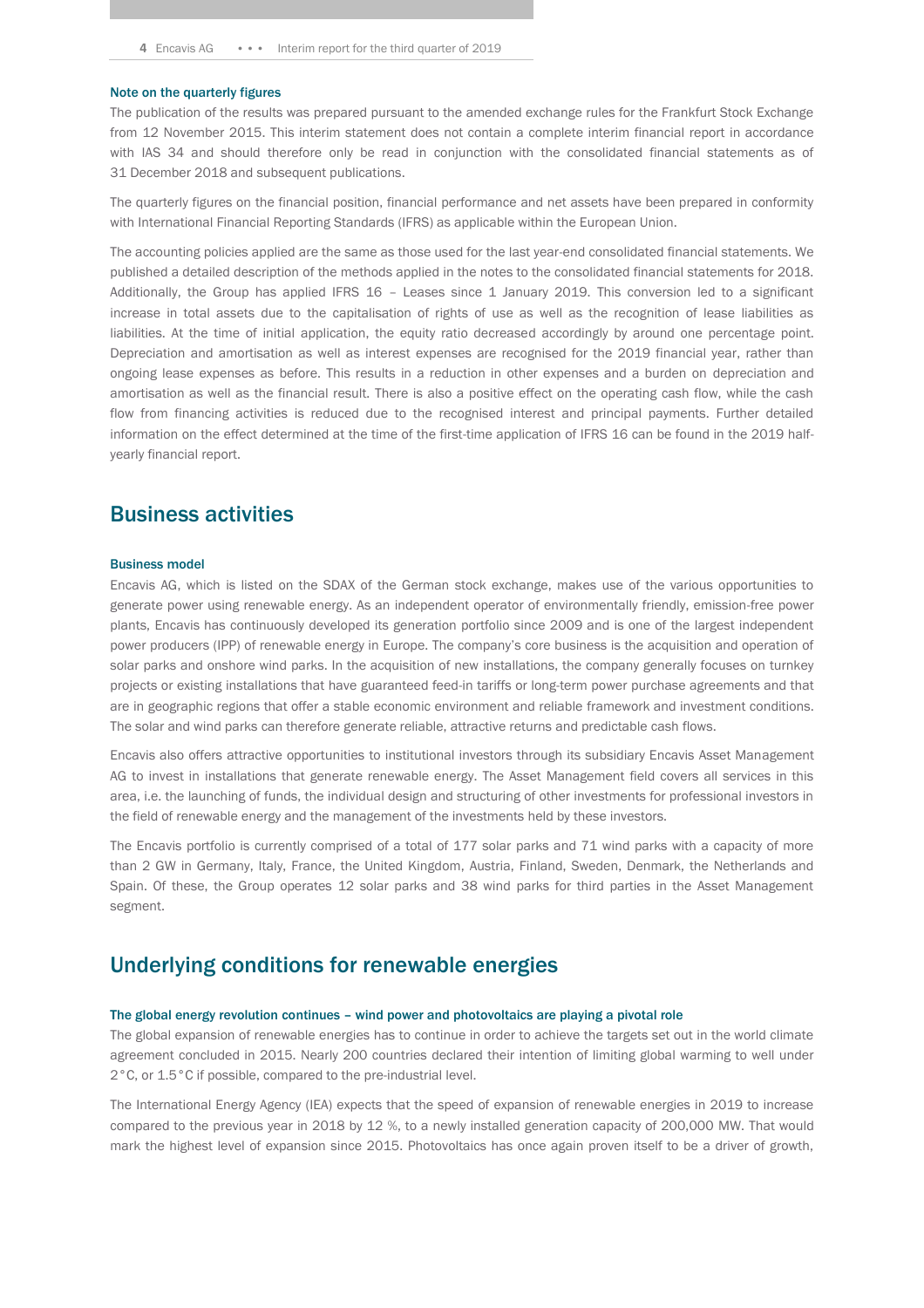increasing by 17 % over the previous year to nearly 115,000 MW and thus exceeding 100,000 MW for the first time – and bringing together more than half of global expansion for the third consecutive year.

In Europe, the course set by the European Parliament around a year ago on 13 November 2018 is still binding: by the year 2030, renewable energies must make up at least 32 % of gross final energy consumption, which is intended to contribute to the achievement of the long-term climate objectives of the European Union.

#### PPA models still on the rise

The increasing profitability of renewable energies as opposed to conventional forms of energy production and the clear commitment of companies to achieving a climate-friendly energy balance – for example, as expressed in the RE100 initiative – are providing increasing momentum in the market for PPAs. According to information from Bloomberg New Energy Finance, the total generation capacity concluded via PPAs has more than doubled, from around 6.1 GW in 2017 to some 13.4 GW in 2018. The trend continues: between the beginning of January and the end of May 2019, companies concluded PPA contracts for generation capacities of 2.8 GW each for solar and wind parks.

Encavis AG has opened up this market as well with its business model and, as a whole, positioned itself to take advantage of the existing framework conditions.

#### Developments in core markets

During the reporting period, there were no significant changes to the underlying legal conditions for renewable energies in most European core markets. For this reason, only the underlying conditions in Germany and Austria are addressed at this time.

#### Germany

On 9 October 2019, the German Federal Cabinet substantiated its plans for the expansion of solar energy. The government plans to double the proportion of solar energy in electricity sales from the current 49 GW to 98 GW, or 17 % of the total. The expansion target for onshore wind energy was lowered from the original 80 GW as set out in the 2030 climate protection programme to a level between 67 and 71 GW. This step is due to lower electricity demand in the year 2030.

Industry representatives criticise these plans, making mention of the – in their assessment – looming shortage of green electricity until 2030. Additionally, it must be ensured that the tendering volumes from the EEG 2017 and the German Energy Collective Law (*Energiesammelgesetz* – EnSaG) are met.

#### Austria

The Austrian government plans to fundamentally change the subsidy system for green electricity from 2020, with the aim of easing the market integration of renewable energy. Furthermore, administrative barriers are to be eliminated and a legally secure and predictable investment climate is to be ensured. Altogether, 15 GW of installed photovoltaic capacity are needed to achieve the goal of covering 100 % of energy needs with renewable sources by 2030. To date, Austria has achieved fewer than 2 GW of installed photovoltaic capacity.

Recently an emergency package of more than 100 million euros (originally 50 million) was increased, which is intended to fund investments in new PV installations in the next three years. The planned Renewables Expansion Act (*Erneuerbare-Ausbau-Gesetz*) has broad support in the various political parties and is to be adopted as quickly as possible.

### Course of business

#### Encavis AG acquires additional solar park in the Netherlands and expands the generation capacity on the Dutch market to more than 100 MW

On 14 January 2019, Encavis AG announced that it had acquired an additional solar park in the Netherlands with a generation capacity of more than 14 MW. The Zierikzee solar park in the Zeeland province, which was acquired in January 2019, was connected to the grid at the end of 2018 and has a generation capacity of 14.1 MW. Over the first 15 years, the solar park will receive a feed-in tariff of nearly EUR 0.11 per kilowatt-hour (kWh); the park will then receive the market price. From the first full year of operation onward, Encavis expects the Zierikzee solar park to make annual revenue contributions of some EUR 1.4 million. The investment volume, including project-related debt financing costs, amounts to EUR 10.6 million. The sellers retain a total participating interest of 10 % in the solar park. With this newly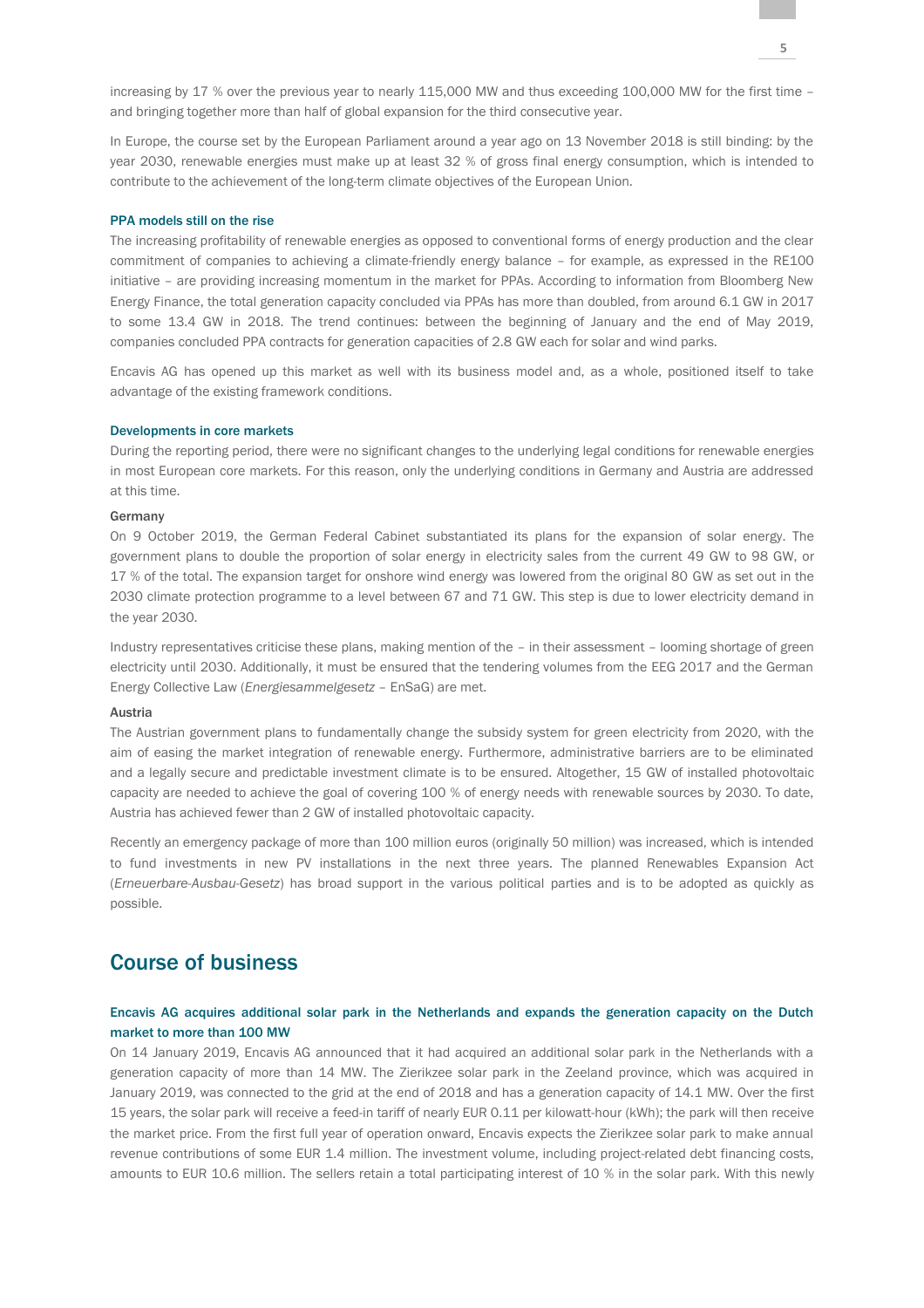acquired solar park, the active generation capacity of Encavis AG in the Netherlands increases to some 106 MW. Encavis is therefore contributing to a sustainable supply of green electricity in the Netherlands.

#### Encavis AG receives investment-grade rating from Scope Ratings

On 19 March 2019, Encavis was rated for the first time by the rating agency Scope and received an issuer rating in the investment-grade range (BBB–); the outlook for the rating is stable.

Scope's rating assessment takes into account, among other things, the risk-averse business model from the operation of solar and wind installations with long-term and government-guaranteed feed-in tariffs. In addition, the consistently expanded regional diversification of the portfolio and the high share of non-recourse financing in Encavis's growth financing contribute to this good valuation. The rating agency Scope thus attests Encavis a very good and sustainable credit rating, as expected.

With the issuer rating, Scope provides market participants on the international financial markets with a clear orientation and independent assessment of the company's current and medium-term creditworthiness, thus ensuring greater security and transparency. The investment-grade rating by a recognised rating agency should not only broaden Encavis's range of options for future growth financing, but also reduce the cost of raising these funds.

#### Encavis Asset Management AG acquires wind park for institutional investors

With the acquisition of the Gussenstadt wind park, the Encavis infrastructure fund SICAV-RAIF Renewables Europe II (Renewables Europe II) has further expanded its fund portfolio. The wind park, with a total generation capacity of 14.4 MW, is comprised of four N117 turbines from the manufacturer Nordex. The turbines each have a nominal output of 3.6 MW and a hub height of 140.6 metres.

Additionally, the solar park in Friedmannsdorf, in the Bavarian administrative district of Hof, was completely connected to the grid in mid May 2019. This solar park was acquired during the construction phase at the end of February 2019 by the above-mentioned fund.

#### Encavis Group releases cash reserves through sale of minority interest in wind parks

On behalf of Encavis AG, Encavis Asset Management AG sold 49 % of the shares in each of the four German wind parks Briest, Breitendeich, Debstedt and Lunestedt to an institutional client's special fund managed in Luxembourg. This fund made the most impressive offer compared to the two other interested parties. As a result of the transaction, the Group received cash and cash equivalents of around EUR 24 million. The strategic decision of the Encavis Group to sell minority interests of up to 49 % in selected wind and solar parks to institutional investors in the future releases existing cash reserves for investment in further projects, confirms the portfolio asset valuations recognised in the balance sheet (according to IFRS) and results in accounting profits in the separate financial statements (according to the HGB).

#### Encavis Asset Management AG further expands portfolio of wind and solar parks in Germany and France

Encavis Asset Management AG has advised two Luxembourg special funds on investments in renewable energies. The total generation capacity of the installations is around 36 MW.

In cooperation with Bayerische Landesbank, the company served as investment adviser to Encavis Infrastructure Fund II S.A. (SICAV-RAIF), a special fund established for banks, insurance companies and pension funds, for the purchase of a wind park in southern Germany. The Gussenstadt wind park in the Baden-Württemberg district of Heidenheim commenced operations in April of last year. Four Nordex turbines at a hub height of over 140 metres provide a total generation capacity of around 14 MW. This special fund is managed by HANSAINVEST LUX.

CHORUS Infrastructure Fund S.A. (SICAV-SIF), a special fund managed by Hauck & Aufhäuser, was established in 2014 and has since financed solar and wind installations in Germany and Finland. Recently, an institutional investor significantly increased its exposure. Those funds have now been used to purchase two ground-mounted photovoltaic installations in sunny regions of southern France. Together, the two solar parks have a nominal output of around 22 MW and benefit from long-term feed-in tariffs.

#### Encavis Asset Management AG: Banks and building societies subscribe to special funds and facilitate investments of over EUR 100 million

Encavis Asset Management AG has again received extensive subscriptions. Building societies and cooperative banks have subscribed to the special fund Encavis Infrastructure II Renewables Europe II. With the newly acquired funds,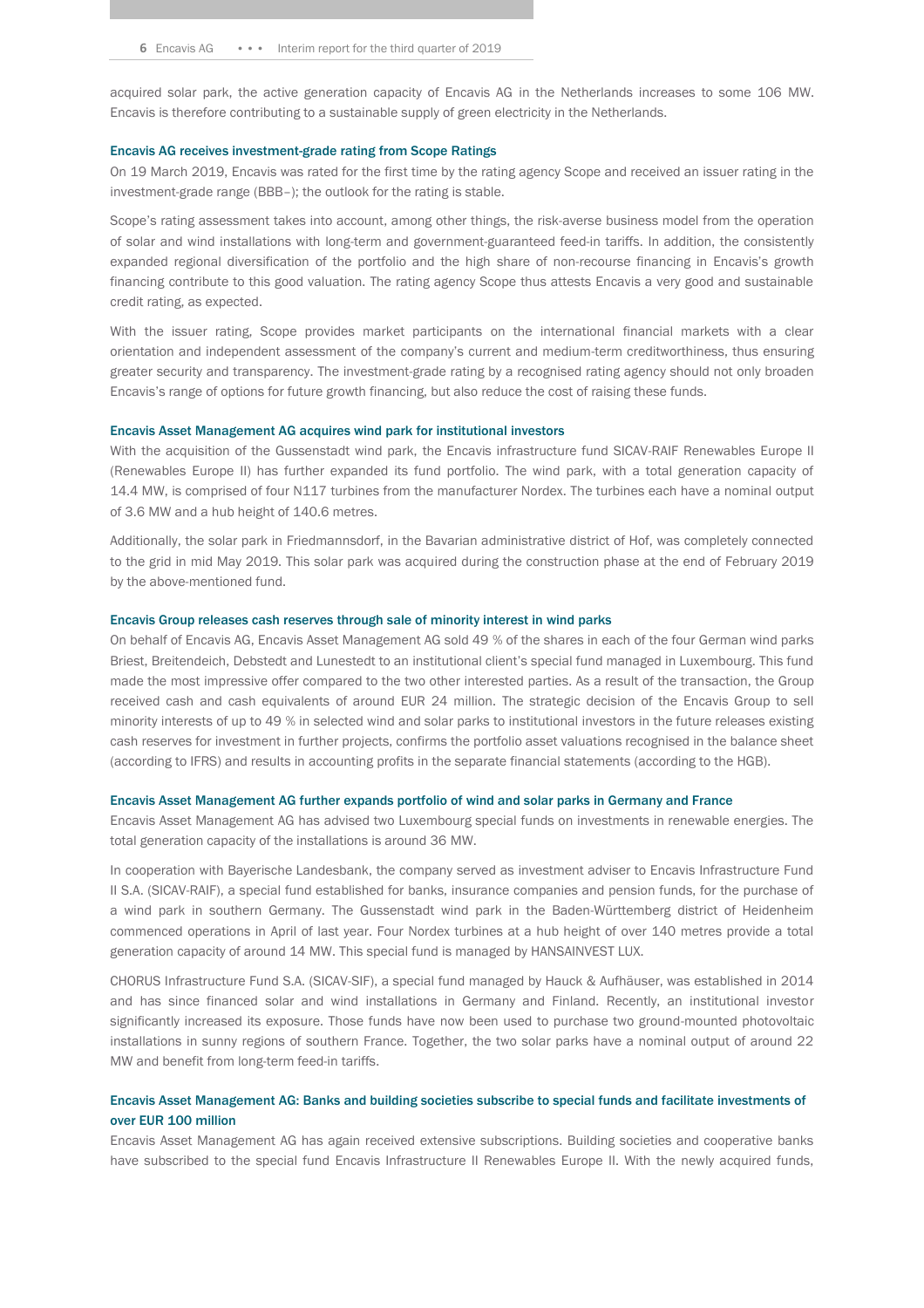Encavis can invest more than EUR 100 million in renewable energy installations as part of its asset management. This is already the third closing for the SICAV special fund in accordance with Luxembourg law with an investment focus on ready-to-build solar and wind parks in Germany, the Netherlands, Austria and France. The current portfolio consists of German solar and wind parks and is to be rapidly supplemented by investments in the Netherlands and France.

#### Encavis AG acquires 30 % of shares in Stern Energy S.p.A. – strategic move to strengthen technical services

To strengthen its business with technical solar services, Encavis AG acquired a minority interest of 30 % in Stern Energy S.p.A., its long-standing partner in the areas of operation and management (O & M).

The investment in Stern is a key strategic step for Encavis to establish an important presence throughout Europe in the field of technical solar services. The competitive advantage of representing all segments of the value chain will strengthen the existing O & M business platform. Encavis has had a long and successful partnership with Stern, which is already responsible for the technical operation of a majority Encavis' portfolios in Italy and the United Kingdom as well as parts of the portfolio in the Netherlands. Together, Encavis and Stern will work towards further increasing the value of this well-oiled partnership by expanding the joint business activities in the field of O & M solar services to the entire Encavis portfolio. The decision to select Stern as the preferred O & M contractor for all existing solar installations reduces costs and offers additional economies of scale in the technical services business of Encavis.

Revenue of the combined O & M business and the additional O & M services business of Stern has increased by more than 35 % per year on average over the past five years (2012–2017). For 2019, a further increase of this growth is expected, with revenue forecasts of around 12.5 million euros.

#### Successful increase of the hybrid convertible bond issued in 2017 through the issue of new bonds with a total nominal value of 53 million euros

On 5 September 2019, Encavis AG successfully increased the outstanding perpetual subordinated bond with timelimited conversion rights into ordinary bearer shares in the company issued by its wholly owned subsidiary Encavis Finance B.V. through the issue of new bonds with a total nominal value of 53 million euros (the "new bonds"). The total nominal value of the hybrid convertible bond thus increases to up to 150.3 million euros. From the effective date, the new bonds will be consolidated with the original bonds, placed on 13 September 2017 with a total nominal value of 97.3 million euros, to form a total issue under the existing ISIN DE000A19NPE8. The funds generated by the issue of the new bonds will be used to finance new investments in solar parks and wind parks and, in accordance with the International Financial Reporting Standards, will be recognised as equity. The new bonds were placed with institutional investors in selected European countries and issued at 114.25 % of their nominal value. Jefferies International Ltd. served as the sole global coordinator and the sole book-runner for the transaction.

#### Encavis AG signs long-term power purchase agreement (PPA) over ten years for the Spanish Talayuela solar park (300 MW capacity)

On 5 September 2019, Encavis AG announced that it had concluded a long-term power purchase agreement with a leading international energy company over a period of ten years. With a generation capacity of some 300 MW, this installation near the Spanish city of Talayuela is among the largest solar parks in Europe and is, to date, the largest solar park in the history of the company.

With the long-term private power purchase agreement in Spain, the company is realising a solar project entirely without government feed-in tariffs and, in doing so, is applying the practice of direct power purchase agreements with industrial customers, which is already successful in the wind sector, to the rapidly growing solar market. The electricity agreed to be supplied over the term of the agreement totals 4,300 gigawatt-hours (GWh). The purchaser is a leading international energy company that operates in more than 40 countries, has a good credit rating and has been awarded an investment-grade rating. The parties have agreed to maintain secrecy regarding both the economic conditions of the purchase price, which is fixed for a period of ten years, and the name of the contractual partner.

#### Segment development

The Group's business activities are subject to seasonal influences, which leads to fluctuations in revenue and earnings during the course of the year. In terms of the PV Parks segment, the months from April to September generate more revenue than the autumn and winter months. Due to weather conditions, the wind parks generate more revenue in the autumn and winter months than they do in summer.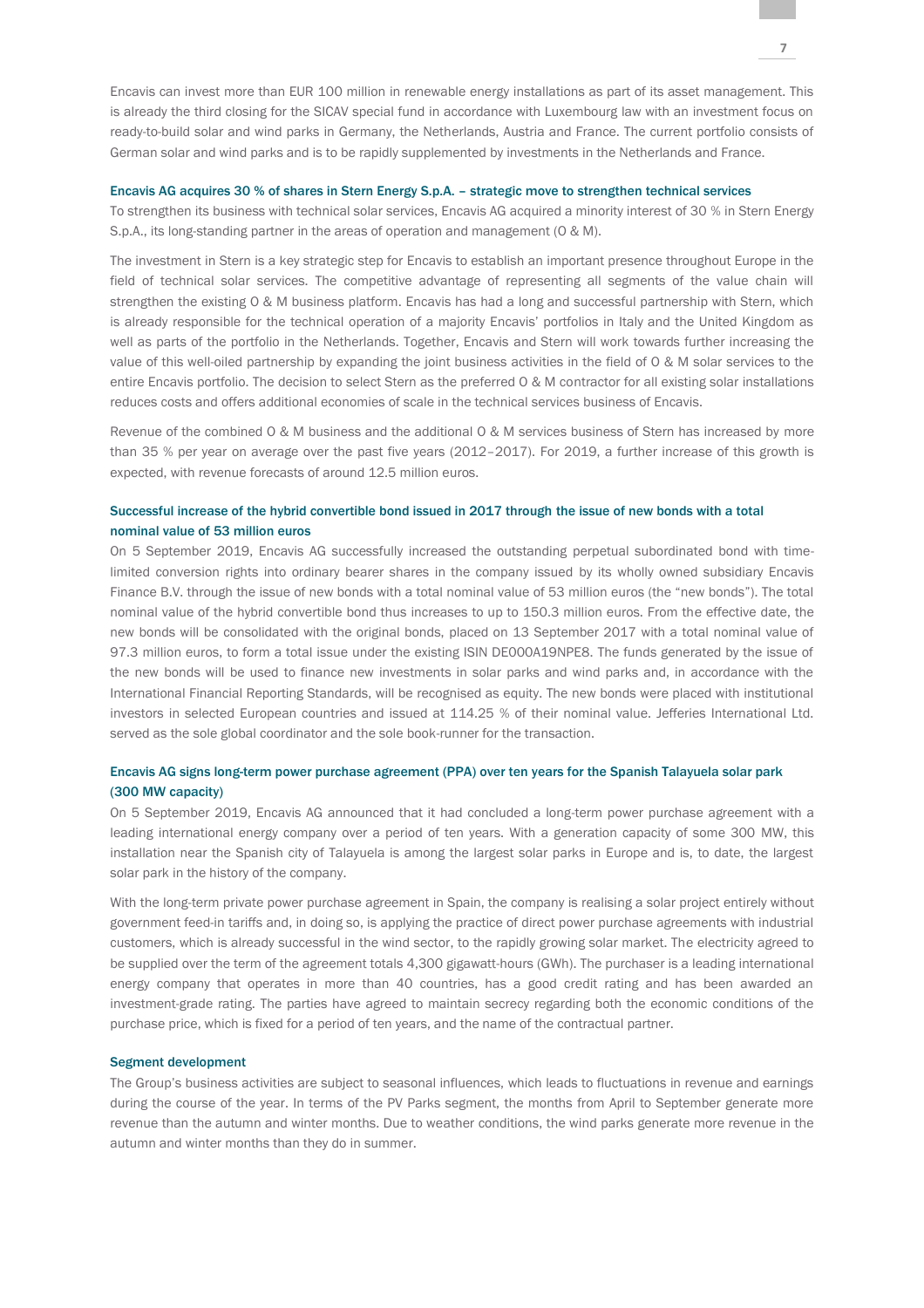Actual power fed into the grid by the PV Parks segment in the first nine months of 2019 came to 870,402 megawatthours (MWh) (previous year: 742,099 MWh). The solar parks in Germany accounted for around 29 % of the fed-in power (previous year: 35 %), those in France for 25 % (previous year: 27 %), those in Italy for 21 % (previous year: 23 %), those in the United Kingdom for 13 % (previous year: 15 %) and those in the Netherlands for 12 % (previous year: 0 %). In total, due to an above-average number of hours of sunshine across the whole portfolio, the solar park portfolio performed slightly above expectations in the first nine months of 2019.

Actual power fed into the grid by the Wind Parks segment in the first nine months of 2019 came to 527,359 MWh (previous year: 436,050 MWh). Of this figure, some 61 % (previous year: 67 %) is attributable to wind parks in Germany, 11 % (previous year: 13 %) to wind parks in France, 11 % (previous year: 11 %) to wind parks in Austria, 16 % (previous year: 7 %) to wind parks in Denmark and around 1 % (previous year 2 %) to the wind park in Italy. Wind speeds were below the long-term average, so on a cumulative basis the wind park portfolio was below plan as of 30 September 2019.

### Operating earnings (Non-IFRS)

#### Explanation of the earnings

#### **Revenue and other income**

During the first nine months of 2019, the Group generated revenues of TEUR 223,406 (previous year: TEUR 200,911). This represents an increase of some 11 %. The growth is supported by the solar park portfolio in the amount of TEUR 14,556 and the wind park portfolio in the amount of TEUR 5,956. The increase in revenue in the solar park portfolio is primarily the result of the solar parks newly acquired as part of business operations or newly connected to the grid in the preceding four quarters. In addition, the higher levels of sunshine compared to the previous year's period – in particular in Italy and France – contributed to this positive development. The increase in revenue in the wind park portfolio is largely attributable to the expansion of the portfolio in Denmark and, to a lesser extent, to higher wind levels in Austria and Germany compared with the same period of the previous year.

Revenue is made up of revenue from feeding electricity into the grid, from the operation of parks owned by third parties and from additional revenue from Asset Management.

The Group generated other operating income of TEUR 11,169 (previous year: TEUR 6,139). This includes income from other periods in the amount of TEUR 2,230 (previous year: TEUR 1,799) as well as the accounting profits from the sale of a 49 % shareholding in a 66-MW wind park portfolio (TEUR 5,936).

#### **Personnel expenses and other expenses**

Operating personnel expenses came to TEUR 11,001 (previous year: TEUR 9,850). The increase is primarily due to increased expenses from the existing share option programme as a result of the share price increase over the course of the first three quarters of the year.

Other operating expenses of TEUR 36,191 were incurred (previous year: TEUR 40,580). This includes in particular the costs of operating solar and wind parks in the amount of TEUR 26,243 (previous year: TEUR 29,450). Other expenses also include TEUR 9,948 in costs of current operations (previous year: TEUR 11,130). The decline in other operating expenses is due primarily to the first-time application of IFRS 16, as the majority of the rental and lease expenses previously reported under other operating expenses no longer apply. Instead, under the corresponding items in the statement of comprehensive income, depreciation is recognised on the rights of use newly recognised in fixed assets under the lease agreements as well as interest expenses on the corresponding liabilities recognised as such.

#### **EBITDA**

Operating earnings before interest, taxes, depreciation and amortisation (EBITDA) were TEUR 185,794 in the first nine months of 2019 (previous year: TEUR 155,319). The EBITDA margin amounts to approximately 83 % (previous year: 77 %).

The depreciation and amortisation of TEUR 64,014 (previous year: TEUR 54,510) chiefly comprises scheduled depreciation of the photovoltaic and wind power installations. Due to the first-time application of IFRS 16, depreciation on the capitalised rights of use from the lease agreements is also included.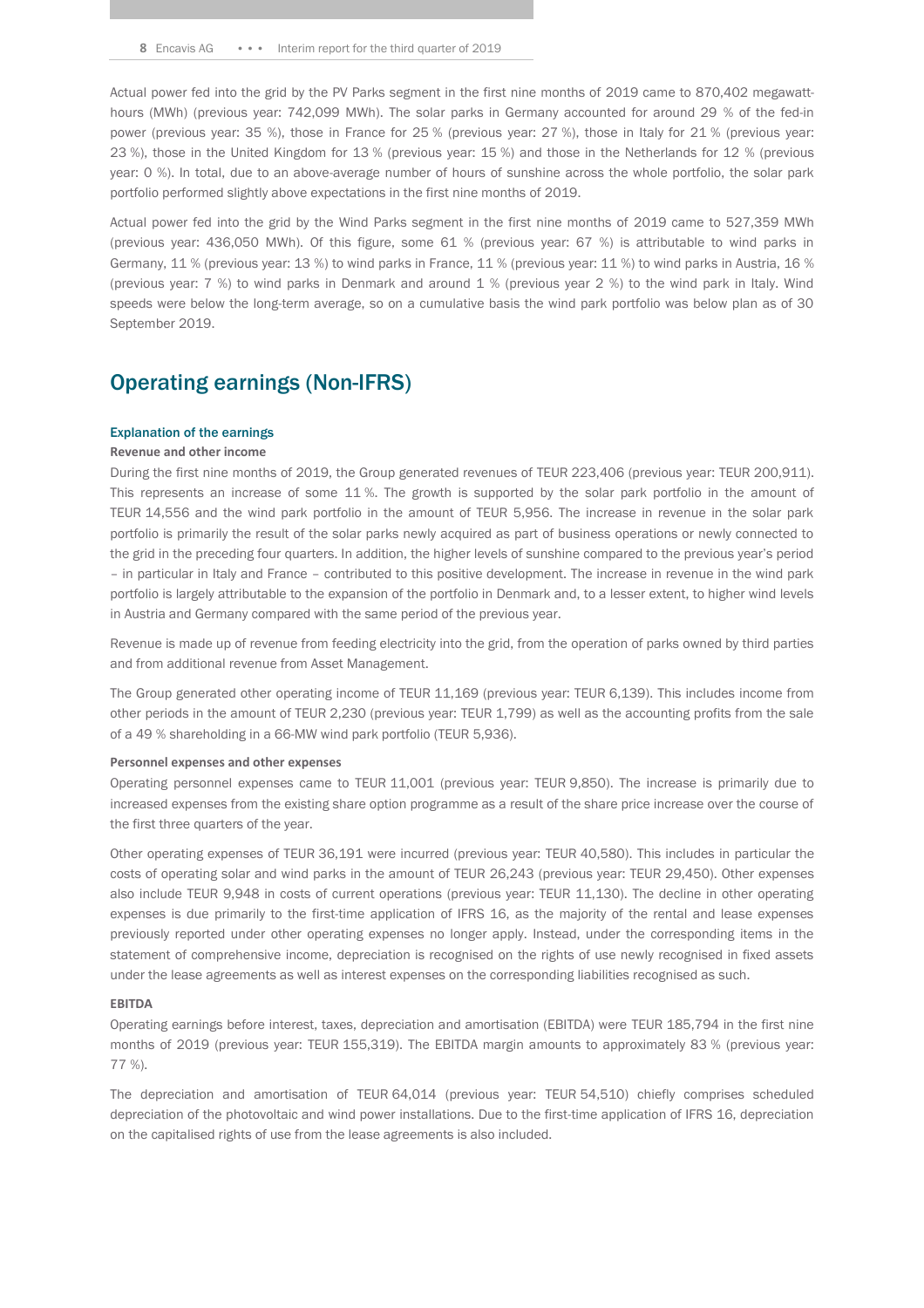#### **EBIT**

Operating earnings before interest and tax (EBIT) totalled TEUR 121,781 (previous year: TEUR 100,810). The EBIT margin was around 54 % (previous year: 50 %).

#### **Financial result**

Operating financial earnings totalled TEUR -41,058 (previous year: TEUR -39,548). This results primarily from interest on the non-recourse loans for solar and wind parks. In addition, interest expenses on the lease liabilities carried as liabilities in connection with the first-time application of IFRS 16 are reported in the financial result for the first time.

#### **EBT**

Operating earnings before taxes (EBT) therefore came to TEUR 80,723 (previous year: TEUR 61,262). The EBT margin was around 36 % (previous year: 30 %), with positive contributions from the PV Parks segment of TEUR 72,128 and from the Wind Parks segment of TEUR 14,808, while the Administration segment made a negative contribution in the amount of TEUR -8,430.

#### **Taxes**

The consolidated statement of comprehensive income shows operating tax expenses totalling TEUR 10,713 (previous year: TEUR 6,717), mainly for effective tax payments in connection with solar and wind parks.

#### **Consolidated earnings**

Altogether, this resulted in consolidated operating earnings of TEUR 70,009 (previous year: TEUR 54,544).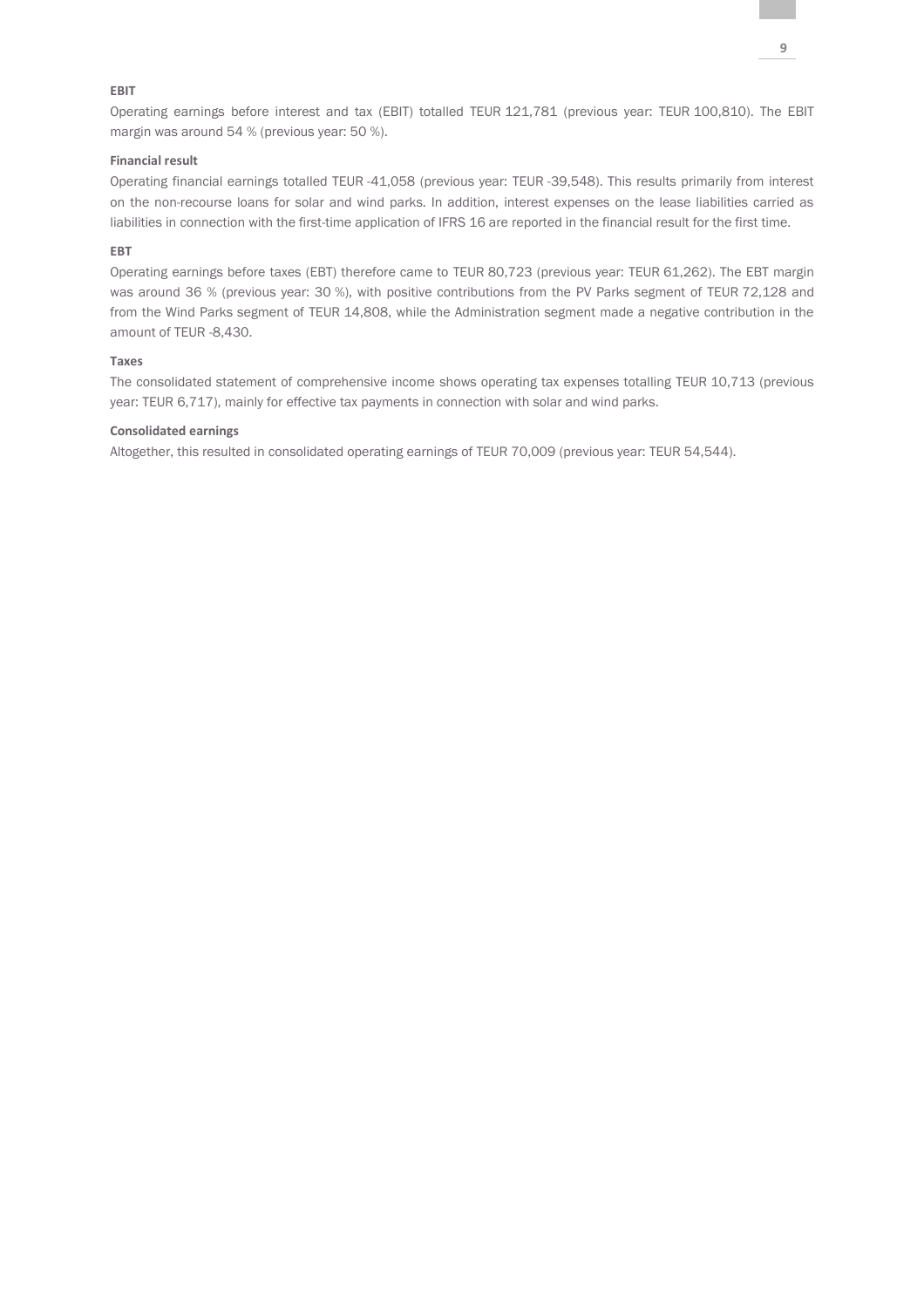#### Determining the operating KPIs (adjusted for IFRS effects)

As outlined in the "Internal management system of Encavis" section of the 2018 annual report, Group IFRS accounting is influenced by non-cash measurement effects and the resulting depreciation and amortisation. Non-cash interest effects and deferred taxes also hamper a transparent assessment of the operating income situation pursuant to IFRS.

| in TEUR                                                                                                                                                                                                                                 |                   |                   |
|-----------------------------------------------------------------------------------------------------------------------------------------------------------------------------------------------------------------------------------------|-------------------|-------------------|
|                                                                                                                                                                                                                                         | 01.01.-30.09.2019 | 01.01.-30.09.2018 |
| Revenue                                                                                                                                                                                                                                 | 223,406           | 200,911           |
| Other income                                                                                                                                                                                                                            | 12,445            | 17,260            |
| Cost of materials                                                                                                                                                                                                                       | $-1,588$          | $-1,300$          |
| Personnel expenses, of which TEUR -1,175 (previous year: TEUR -336) in share-<br>based remuneration                                                                                                                                     | $-11,036$         | $-9,943$          |
| Other expenses                                                                                                                                                                                                                          | $-38,016$         | $-40,883$         |
| Adjusted for the following effects:                                                                                                                                                                                                     |                   |                   |
| Income from the disposal of financial investments and other non-operating<br>income                                                                                                                                                     | $-1$              | $-29$             |
| Other non-cash income (primarily profit from business combinations [badwill] and<br>the reversal of interest rate advantages from subsidised loans [government]<br>grants] as well as non-cash non-period income)                       | $-1,275$          | $-11,092$         |
| Other non-operating expenses                                                                                                                                                                                                            | 1,825             | 303               |
| Share-based remuneration (non-cash)                                                                                                                                                                                                     | 35                | 93                |
| <b>Adjusted operating EBITDA</b>                                                                                                                                                                                                        | 185,794           | 155,319           |
| Depreciation and amortisation                                                                                                                                                                                                           | $-93,431$         | $-82,918$         |
| Adjusted for the following effects:                                                                                                                                                                                                     |                   |                   |
| Amortisation of intangible assets (electricity feed-in contracts) acquired as part of<br>business combinations                                                                                                                          | 34,631            | 33,538            |
| Subsequent measurement of uncovered hidden reserves and liabilities on step-<br>ups for property, plant and equipment acquired as part of business combinations                                                                         | $-5,214$          | $-5,130$          |
| <b>Adjusted operating EBIT</b>                                                                                                                                                                                                          | 121,781           | 100,810           |
| Financial result                                                                                                                                                                                                                        | $-38,867$         | $-35,344$         |
| Adjusted for the following effects:                                                                                                                                                                                                     |                   |                   |
| Other non-cash interest and similar expenses and income (primarily arising from<br>effects of currency translation, effective interest rate calculation, swap valuation<br>and interest cost from subsidised loans [government grants]) | $-2,191$          | $-4,204$          |
| <b>Adjusted operating EBT</b>                                                                                                                                                                                                           | 80,723            | 61,262            |
| Tax expenses                                                                                                                                                                                                                            | $-11,463$         | $-5,637$          |
| Adjusted for the following effects:                                                                                                                                                                                                     |                   |                   |
| Deferred taxes (non-cash items)                                                                                                                                                                                                         | 750               | $-1,080$          |
| Adjusted consolidated operating earnings                                                                                                                                                                                                | 70,009            | 54,544            |

# Net assets and financial position

#### Financial position and cash flow

The change in cash and cash equivalents in the reporting period came to TEUR 69,269 (previous year: TEUR 58,100). This broke down as follows:

Cash flow from operating activities amounts to TEUR 132,769 (previous year: TEUR 128,729). This consists largely of cash inflows from the operating activities of the solar and wind parks and the resulting proceeds. The aforementioned changes also included changes in assets and liabilities not counted as investment or financing activities. During the reporting period, cash flow from operating activities was negatively affected by a payment of capital gains tax in the amount of EUR 9.0 million; this payment was not made during the first quarter of the previous year, but rather in the fourth quarter of 2017. Reimbursement from the tax office is expected during the 2019 financial year. The expected payment for our parks in Italy in the amount of EUR 2.8 million was not received before the period end 30 September 2019, and could therefore not be included in the cash flow. The changed recognition of expenses from lease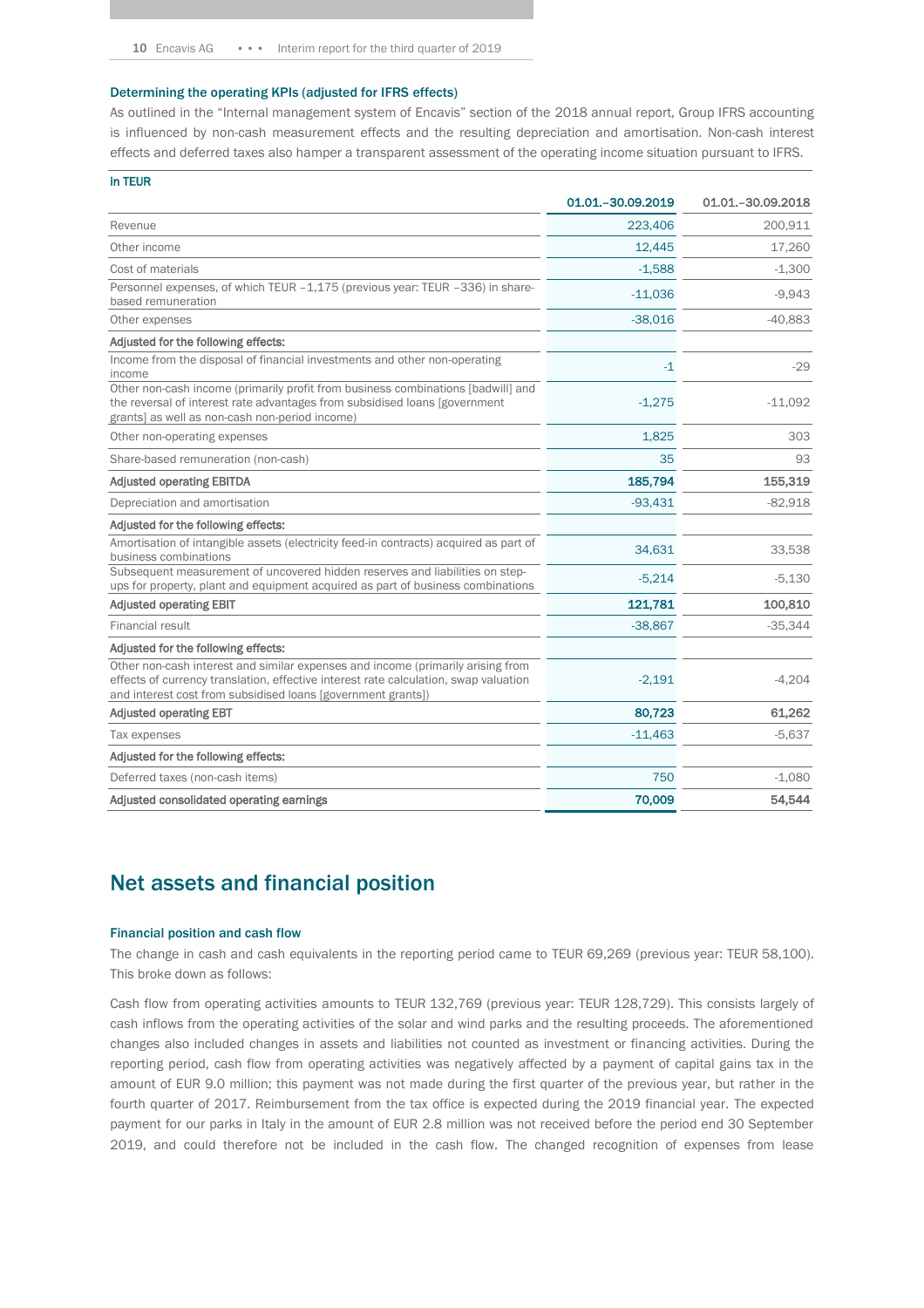agreements in connection with the first-time application of IFRS 16, which are now part of the cash flow from financing activities, had a positive effect.

Cash flow from investing activities of TEUR -89,089 (previous year: TEUR -88,368) was mainly the result of payments related to investments in financial assets for financial investments recognised using the equity method and/or loans to them as well as payments for the acquisition of a solar park in the Netherlands.

Cash flow from financing activities of TEUR 25,589 (previous year: TEUR 17,739) results from, among other things, the regular loan repayments and interest paid less the loans for newly acquired solar and wind parks paid out after the dates of initial consolidation. In addition, payments from the sale of minority interests in four wind parks amounting to TEUR 24,855, the issue of registered bonds amounting to TEUR 60,000 and a shareholder loan amounting to TEUR 20,000 are included. The successful increase of the hybrid convertible bond issued in 2017 had a positive effect in the amount of TEUR 60,553 on the cash flow from financing activities. The payment of the dividend for the 2018 financial year in the amount of TEUR 19,113 and the dividend payment to hybrid bondholders in the amount of TEUR 5,108 had an opposing effect. Additionally, the changed recognition of expenses from lease agreements in connection with the first-time application of IFRS 16 had a negative impact.

#### Net assets

As at 30 September 2019, equity amounted to TEUR 728,280 (31 December 2018: TEUR 687,057). The change in the amount of TEUR 41,223, or 6 %, is primarily due to the increase of the hybrid convertible bond issued in 2017, the issue of new shares as a result of the share dividend chosen by the majority of shareholders and the positive result for the period. The payment of the dividend as well as various changes in value recognised in equity had the opposite effect. Share capital increased through contributions in kind of TEUR 2,011. The equity ratio is 25.61 % (31 December 2018: 25.94 %). Total assets increased from TEUR 2,649,065 as of 31 December 2018 to TEUR 2,843,052. The increase in total assets and the associated decline in the equity ratio are also a consequence of the first-time application of IFRS 16.

#### Liabilities

As of 30 September 2019, the Group has bank and leasing liabilities amounting to TEUR 1,741,416 (31 December 2018: TEUR 1,602,631). These comprised loans and lease agreements for the financing of solar parks and wind parks and the mezzanine capital provided by Gothaer Versicherungen in November 2014. They also contained liabilities from listed notes from the Grid Essence portfolio, including accrued interest in the amount of TEUR 36,989, as well as liabilities from debenture bonds in the amount of TEUR 133,000. This does not include amounts recognised under other liabilities totalling TEUR 9,361 (31 December 2018: TEUR 10,625), which comprises interest advantages from low-interest government loans (KfW) and is to be accounted for in accordance with IAS 20 and shown separately. As a result of the first-time application of IFRS 16, additional liabilities from lease obligations amounting to TEUR 116,236 were reported as of the balance sheet date. A portion of this results from reclassifications and a portion from new deferred items. Non-current liabilities from the mezzanine capital amounted to TEUR 150,000 as of 30 September 2019 and as of 31 December 2018. In almost all debt financing, the liability risk relating to the parks is limited (nonrecourse financing).

As of 30 September 2019, liabilities to non-controlling interests amounted to TEUR 49,727 (31 December 2018: TEUR 22,404). Due to contractual arrangements, most of these were reclassified as non-current liabilities.

The value of provisions as of 30 September 2019 amounts to TEUR 56,180 (31 December 2018: TEUR 46,347). This comprises provisions for asset retirement obligations (TEUR 48,316) and other provisions (TEUR 7,864).

Trade liabilities decreased from TEUR 16,784 as of 31 December 2018 to TEUR 11,038 as of 30 September 2019.

### Events after the balance sheet date

#### Encavis Asset Management AG: Insurance company hires the company as investment adviser

Encavis Asset Management AG continues to establish itself as a sought-after asset management partner to institutional investors. A renowned insurance company has entrusted Encavis Asset Management AG with the task of providing investment advice for its special fund. The fund, which has a target volume in the hundreds of millions, is intended to invest in a portfolio comprised of solar parks and wind parks. The partners worked together to flesh out the framework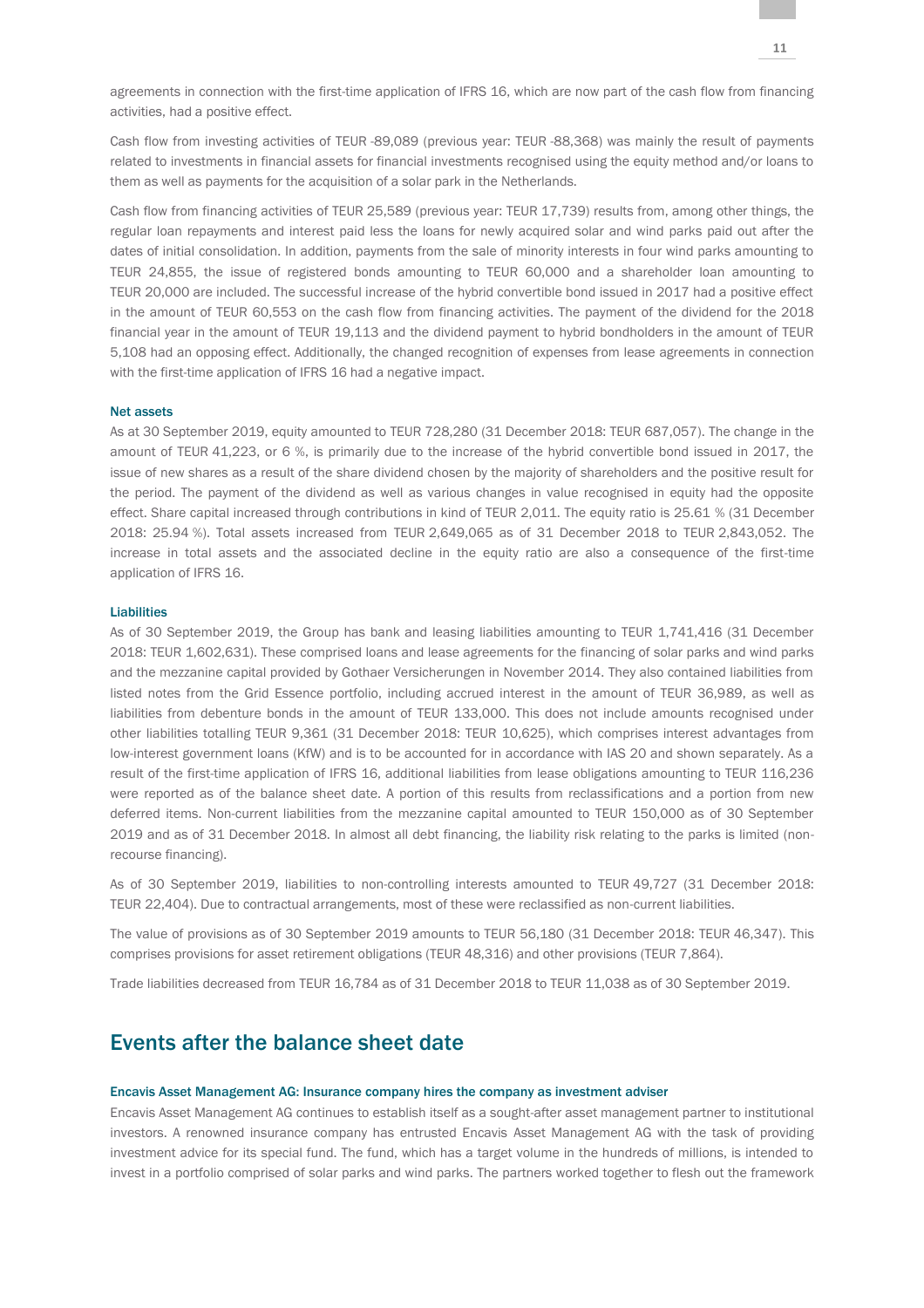conditions of the fund. With this fund, the insurance company hopes to make a further contribution to the energy revolution and to generate attractive yields in conjunction with an appealing risk–opportunity profile.

This first fund transactions with a volume of 32 MW have already been successfully realised. The acquisition of the Les Landes wind park in France, which was only recently completed, adds a further 18 MW to the portfolio. Additional wind and solar parks in central Europe are currently undergoing the due-diligence review.

#### Encavis AG extends management contracts of CEO and CFO another five years until autumn 2025

The Supervisory Board of Encavis AG has extended the contracts of the two members of the Management Board, Dr Dierk Paskert (58) and Dr Christoph Husmann (54), until 31 August 2025 and 30 September 2025 respectively. The previous existing contracts of the Management Board members both had terms until 2020.

### Opportunities and risks

There were no material changes in the reporting period to the opportunities and risks outlined in the annual report for the 2018 financial year and in the 2019 semi-annual report.

Furthermore, the Management Board of Encavis AG is, at the time of preparing this quarterly report, not aware of any risks that would jeopardise the continued existence of the company or the Group.

## Future outlook

The statements below include projections and assumptions which are not certain to materialise. If one or more of these forecasts or assumptions do not materialise, actual results and developments may differ substantially from those outlined.

#### Growing market for renewable energies

The expansion of renewable energies is continuing at a highly dynamic pace worldwide. In addition to political climate targets such as those agreed in the Paris Agreement, more and more companies are making a voluntary commitment to cover 100 % of their electricity needs from renewable energies.

At the same time, the cost-effectiveness of photovoltaic installations has increased significantly in recent years, not least due to the distinct drop in prices for technical components. In many regions, they are already competitive with conventional forms of energy generation, even without state support.

SolarPower Europe (SPE), the association of Europe's solar industry, has published its expectations of capacity expansion in the photovoltaic sector under the title "Global Market Outlook 2018–2022". In the optimistic scenario in its report, SPE expects that global photovoltaic generation capacity will climb to more than 1,200 GW by 2022; in its pessimistic scenario, it predicts that this figure will rise to more than 800 GW.

The wind power sector will also witness significant expansion over the next few years. According to the forecasts of the Global Wind Energy Council ("Market Forecast for 2018–2022"), generation capacities in the wind energy sector could rise to nearly 840 GW by the year 2022.

#### Overall assessment of future development

When acquiring new installations, Encavis primarily focuses on ready-to-build or turnkey projects, or existing installations with guaranteed feed-in tariffs or long-term power purchase agreements. Any already-known future changes to the structuring of subsidy systems and mechanisms for renewable energies would be accounted for within the return calculations for new investments and have no influence on the company's existing portfolio.

The economic and sociopolitical environment, combined with a persistently low level of interest rates, continues to provide Encavis with an ideal environment for further qualitative growth of the company. Today Encavis is one of the largest independent power producers in the field of renewable energy in Europe.

In addition to an excellent and broad network on the market, Encavis has also secured long-term exclusive access to an attractive acquisition pipeline through various strategic partnerships with leading project developers and financing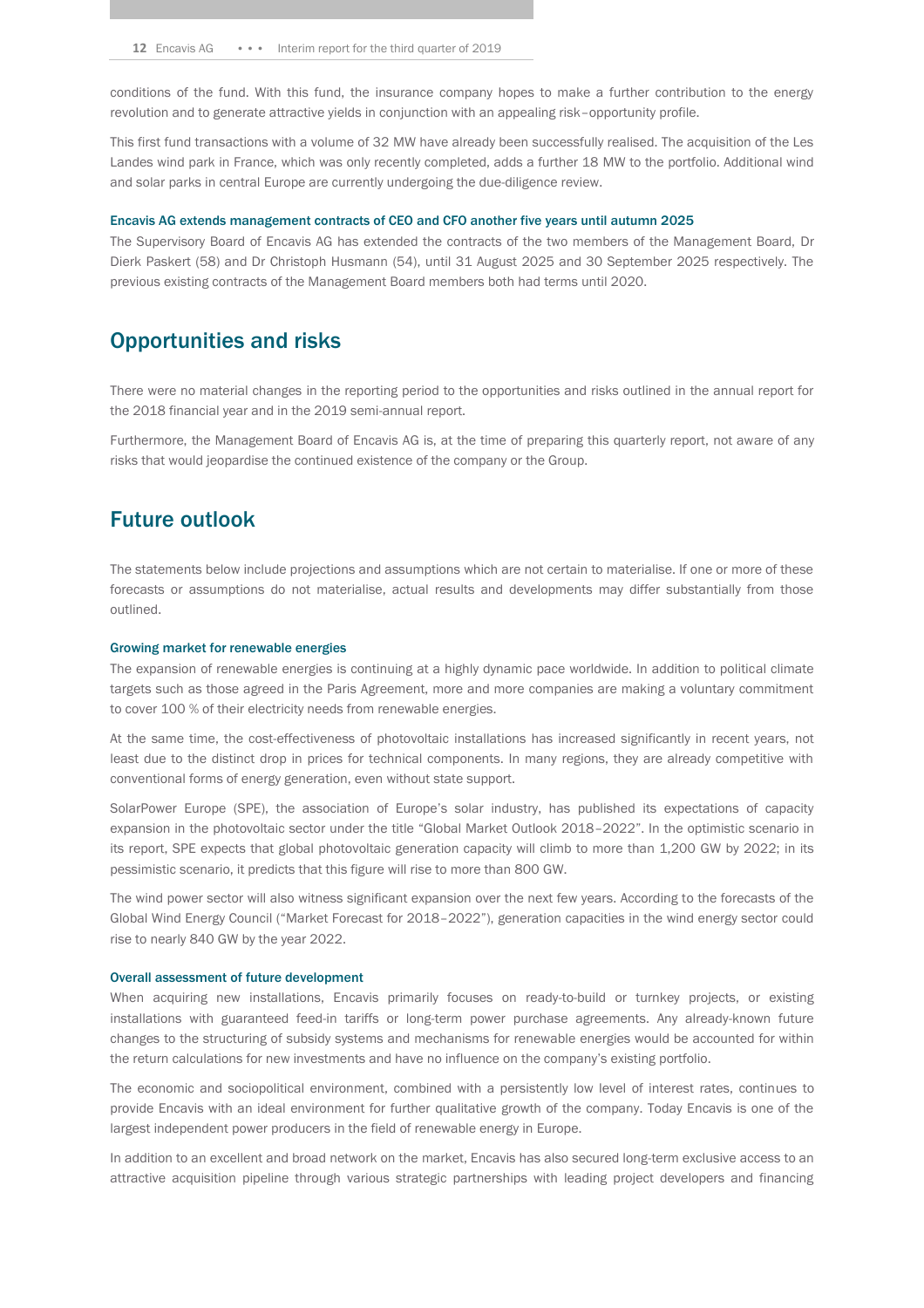partners. The strategic partners are, among others, the British project developer Solarcentury, the Danish project developer GreenGo, the Aurora project development fund and two Italian developers. To secure this exclusive access, Encavis will increasingly, and earlier than before, enter the construction phase of various projects. In addition, all installations taken over by Encavis have long-term government-guaranteed feed-in tariffs or private-sector power purchase agreements with customers with strong credit ratings.

Additionally, the conclusion of strategic partnerships with an exclusive acquisition pipeline results in significantly greater transparency and planning reliability for Encavis's future growth course, and the further expansion of the portfolio can also be managed and scheduled in a more targeted manner.

In addition to its own business, Encavis also makes its many years of expertise and market knowledge in the field of renewable energies available to institutional investors. Encavis Asset Management AG is the Group's specialist for institutional investors. As a one-stop shop for institutional investors, Encavis Asset Management AG plans and builds a portfolio of renewable energy assets tailored to the needs of its clients. This can be done individually or as part of fund solutions based on Luxembourg special funds (SICAV/SICAF).

The Management Board of Encavis AG affirmed its guidance for the current financial year published in August 2019 on the basis of the earnings from the first nine months of the 2019 financial year. The earnings forecast issued by Encavis AG for the 2019 financial year is based solely on the portfolio of solar and wind parks as of 30 September 2019, as well as the assumption of average meteorological conditions.

| 2019 | 2019 | 2019<br>(PR 28 May 2019)          | 2019<br>(Q2 2019) |
|------|------|-----------------------------------|-------------------|
| >255 | >255 | >260                              | >270              |
| >190 | >199 | >210                              | >218              |
| >112 | >114 | >125                              | >132              |
| >180 | >188 | >190                              | >198              |
| 0.35 | 0.35 | 0.40                              | 0.42              |
|      |      | (AR 2018) (incl. IFRS 16 effects) |                   |

\* Operating; contains no IFRS-related, non-cash valuation effects.

# Other information

#### Employees

The Group had an average of 121 employees in the period from 1 January to 30 September 2019 (previous year: 119). The average figures were determined using the number of employees at the end of each quarter. On 30 September 2019, apart from the Management Board members, the Group had 82 employees (previous year: 73) at Encavis AG, 27 employees (previous year: 39) at Encavis Asset Management AG (formerly: CHORUS GmbH), 12 employees at Encavis GmbH (formerly: Encavis Asset Management AG) and ten employees at Encavis Technical Services GmbH (previous year: ten). Additionally, in the previous year, two people were employed at TC Wind Management GmbH. The increase in the number of employees is primarily due to the expansion of the team of Encavis AG and Encavis GmbH brought on by growth.

#### Dividends

The Management and Supervisory Boards of Encavis AG want the shareholders to share in the success of the company to an appropriate extent. At the annual shareholders' meeting on 15 May 2019, they therefore proposed the payment of a dividend in the amount of EUR 0.24 for each dividend-entitled share. The Annual General Meeting approved the recommendation of the company by a large majority. In addition, the dividend was again offered as an optional dividend, which offers shareholders the greatest possible freedom of choice and, with an acceptance rate of 54.4 %, was very well received. In total, 2,010,807 new shares were issued and a cash dividend of EUR 19,112,659.95 was distributed to the shareholders. The cash dividend was paid out on 18 June 2019, and the new shares were recorded in shareholders' securities accounts on 26 June 2019.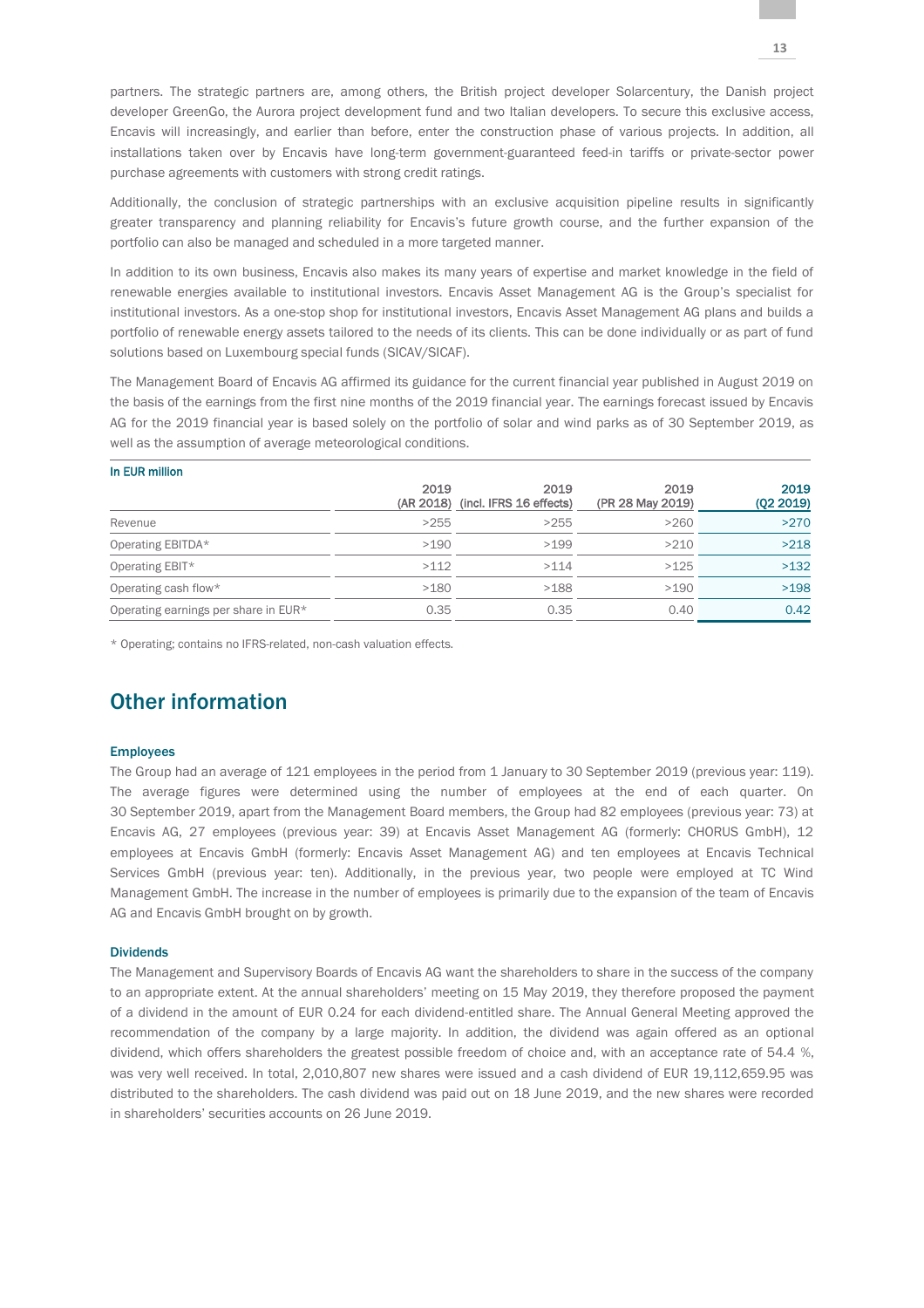#### Related-party disclosures (IAS 24)

As of the reporting date, rental contracts at arm's-length terms exist with B&L Holzhafen West GmbH & Co. KG, a company allocated to Supervisory Board members Albert Büll and Dr Cornelius Liedtke, for office space for Encavis AG.

For the company Encavis Asset Management AG, there is a rental agreement for the offices of the Asset Management segment in Neubiberg with PELABA Vermögensverwaltungs GmbH & Co. KG, a company that is allocated to Supervisory Board member Peter Heidecker. The rental agreement has a fixed term until the end of 2019 and renews automatically by one year each year unless either of the parties terminates it with a notice period of six months. The contract therefore runs until at least the end of 2020. The monthly rent is based on customary market conditions.

#### Notification requirements

Notifications in accordance with section 21, paragraph 1, or paragraph 1a, of the Securities Trading Act (WpHG) are shown on the website of Encavis AG at https://www.encavis.com/investor-relations/corporate-governance/.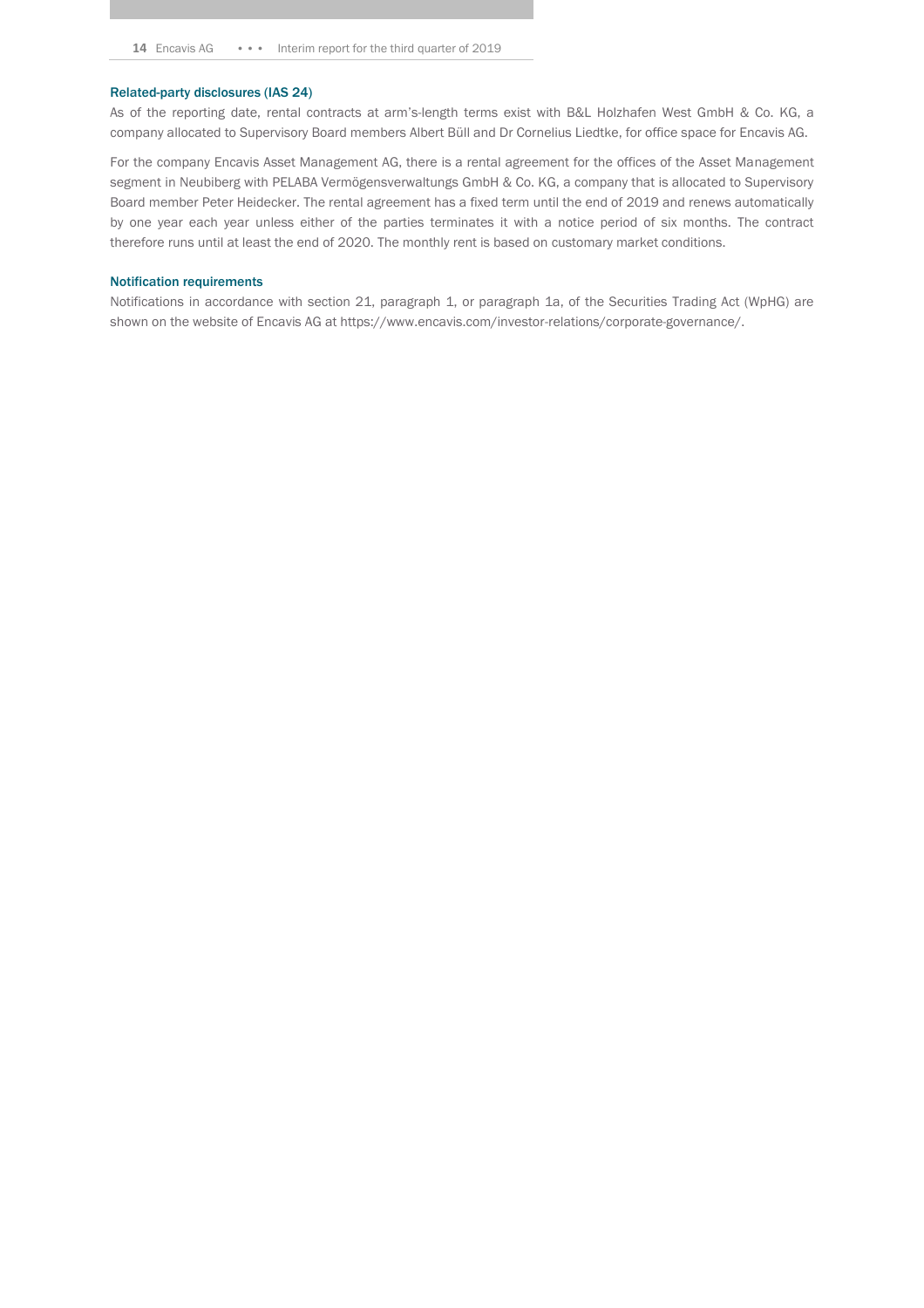# Condensed consolidated statement of comprehensive income (IFRS)

| in TEUR                                                                                 |                |                                       |             |             |
|-----------------------------------------------------------------------------------------|----------------|---------------------------------------|-------------|-------------|
|                                                                                         |                | 01.01. -30.09.2019 01.01. -30.09.2018 | 03/2019     | Q3/2018     |
| Revenue                                                                                 | 223,406        | 200,911                               | 79,492      | 78,154      |
| Other income                                                                            | 12,445         | 17,260                                | 6,423       | 6,591       |
| Cost of materials                                                                       | $-1,588$       | $-1,300$                              | $-544$      | $-430$      |
| Personnel expenses                                                                      | $-11,036$      | $-9,943$                              | $-3,903$    | $-3,431$    |
| of which in share-based remuneration                                                    | $-1,175$       | $-336$                                | $-664$      | $-90$       |
| Other expenses                                                                          | $-38,016$      | $-40,883$                             | $-12,919$   | $-14,470$   |
| Earnings before interest, taxes, depreciation<br>and amortisation (EBITDA)              | 185,211        | 166,044                               | 68,549      | 66,414      |
| Depreciation and amortisation                                                           | $-93,431$      | $-82,918$                             | $-31,175$   | $-27,969$   |
| Earnings before interest and taxes (EBIT)                                               | 91,780         | 83,126                                | 37,374      | 38,445      |
| Financial income                                                                        | 12,015         | 10,776                                | 6,215       | 3,044       |
| Financial expenses                                                                      | $-50,671$      | $-46,120$                             | $-18,701$   | $-14,228$   |
| Earnings from financial assets accounted for<br>using the equity method                 | $-211$         | $\circ$                               | $-58$       | $\Omega$    |
| Earnings before taxes on income (EBT)                                                   | 52,913         | 47,782                                | 24,831      | 27,262      |
| Taxes on income                                                                         | $-11,463$      | $-5,637$                              | $-3,348$    | $-3,311$    |
| <b>Consolidated earnings</b>                                                            | 41,449         | 42,144                                | 21,482      | 23,950      |
| Items which can be reclassified to profit or loss                                       |                |                                       |             |             |
| Currency translation differences                                                        | 66             | 145                                   | $-55$       | -3          |
| Hedging of cash flows - effective part of the<br>change in fair value                   | $-16,693$      | 3,419                                 | $-5,853$    | 1,725       |
| Cost of hedging measures                                                                | $\overline{4}$ | $-33$                                 | 3           | 8           |
| Other comprehensive income from<br>investments accounted for using the equity<br>method | $-29,968$      | $\circ$                               | $-29,968$   | $\circ$     |
| Income taxes on items which can be<br>reclassified to profit or loss                    | 11,026         | $-811$                                | 8,450       | $-407$      |
| Reclassifications                                                                       | $\mathbf{1}$   | $\Omega$                              | $\bigcap$   | $\Omega$    |
| Other comprehensive income                                                              | $-35,563$      | 2,721                                 | $-27,423$   | 1,323       |
| Consolidated comprehensive income                                                       | 5,886          | 44,865                                | $-5,940$    | 25,273      |
| Earnings for the period attrributable to                                                |                |                                       |             |             |
| Shareholders of Encavis AG                                                              | 36,175         | 37,192                                | 19,637      | 21,983      |
| Non-controlling interests                                                               | 1,339          | 1,132                                 | 450         | 686         |
| Hybrid capital investors                                                                | 3,936          | 3,821                                 | 1,396       | 1,281       |
| Consolidated comprehensive income for the<br>period attributable to                     |                |                                       |             |             |
| Shareholders of Encavis AG                                                              | 611            | 39,912                                | $-7,785$    | 23,306      |
| Non-controlling interests                                                               | 1,339          | 1,132                                 | 449         | 686         |
| Hybrid capital investors                                                                | 3,936          | 3,821                                 | 1,396       | 1,281       |
| Earnings per share                                                                      |                |                                       |             |             |
| Average number of shares in circulation in the<br>reporting period                      |                |                                       |             |             |
| Undiluted                                                                               | 130,496,426    | 128,889,735                           | 131,498,147 | 129,461,253 |
| <b>Diluted</b>                                                                          | 130,547,007    | 128,944,771                           | 131,554,352 | 129,471,416 |
| Earnings per share (undiluted, in EUR)                                                  | 0.28           | 0.29                                  | 0.15        | 0.17        |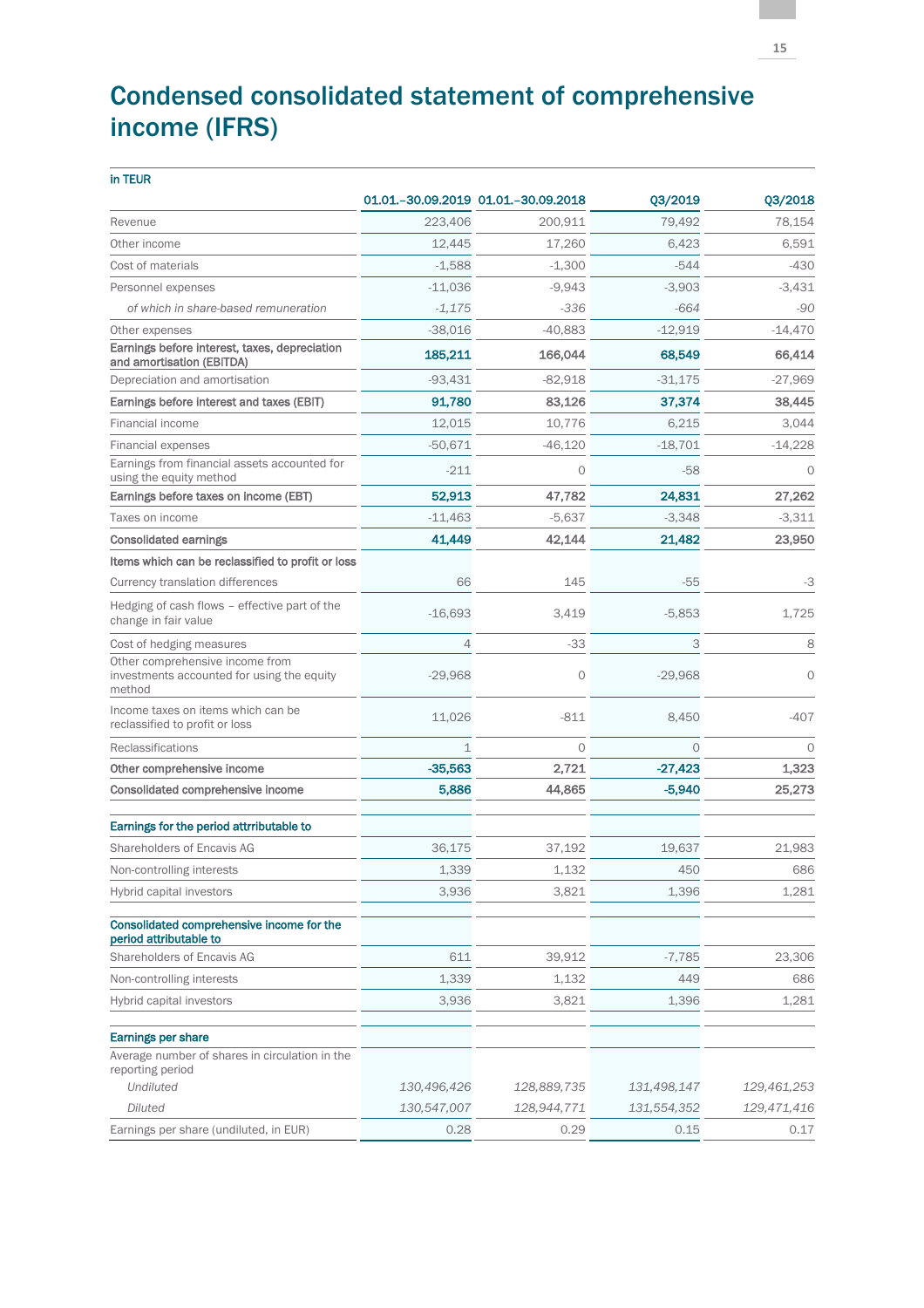# Condensed consolidated balance sheet (IFRS)

| <b>Assets in TEUR</b>                                    |            |            |
|----------------------------------------------------------|------------|------------|
|                                                          | 30.09.2019 | 31.12.2018 |
| Intangible assets                                        | 552,233    | 579,950    |
| Goodwill                                                 | 20,008     | 19,989     |
| Property, plant and equipment                            | 1,659,357  | 1,548,639  |
| Financial investments recognised using the equity method | 9,682      | 14,514     |
| <b>Financial investments</b>                             | 60,845     | 6,474      |
| Other accounts receivable                                | 4,307      | 19,518     |
| Deferred tax assets                                      | 125,709    | 118,169    |
| <b>Total non-current assets</b>                          | 2,432,141  | 2,307,252  |
| Inventories                                              | 407        | 422        |
| Trade receivables                                        | 56,667     | 36,178     |
| Non-financial assets                                     | 4,926      | 9,714      |
| Receivables from income taxes                            | 26,313     | 29,269     |
| Other current receivables                                | 13,607     | 13,738     |
| Liquid assets                                            | 308,991    | 252,491    |
| Cash and cash equivalents                                | 242,111    | 175,564    |
| Restricted liquid assets                                 | 66,879     | 76,927     |
| <b>Total current assets</b>                              | 410,911    | 341,812    |
| <b>Total assets</b>                                      | 2,843,052  | 2,649,065  |
|                                                          |            |            |

#### Equity and liabilities in TEUR

|                                                      | 30.09.2019 | 31,12,2018 |
|------------------------------------------------------|------------|------------|
| Subscribed capital                                   | 131,498    | 129,487    |
| Capital reserve                                      | 430,504    | 413,104    |
| Reserve for equity-settled employee<br>remuneration  | 343        | 383        |
| Other reserves                                       | $-37,282$  | $-1,718$   |
| Distributable profit                                 | 46.290     | 41.200     |
| Equity attributable to Encavis AG shareholders       | 571,353    | 582,456    |
| Equity attributable to non-controlling interests     | 10,324     | 9,145      |
| Equity attributable to hybrid capital investors      | 146,603    | 95,456     |
| <b>Total equity</b>                                  | 728,280    | 687,057    |
| Non-current liabilities to non-controlling interests | 49,702     | 5,264      |
| Non-current financial liabilities                    | 1,396,858  | 1,349,602  |
| Non-current leasing liabilities                      | 180,977    | 73,933     |
| Other non-current liabilities                        | 8,462      | 10,764     |
| Non-current provisions                               | 49,588     | 39,724     |
| Deferred tax liabilities                             | 231,498    | 234,540    |
| <b>Total non-current liabilities</b>                 | 1,917,085  | 1,713,827  |
| Current liabilities to non-controlling interests     | 25         | 17,140     |
| Liabilities from income taxes                        | 6,478      | 7,694      |
| <b>Current financial liabilities</b>                 | 153,761    | 174,420    |
| <b>Current leasing liabilities</b>                   | 10,911     | 6,764      |
| Trade payables                                       | 11,038     | 16,784     |
| Other current debt                                   | 8,882      | 18,756     |
| Current provisions                                   | 6,592      | 6,623      |
| <b>Total current liabilities</b>                     | 197,688    | 248,181    |
| <b>Total equity and liabilities</b>                  | 2,843,052  | 2,649,065  |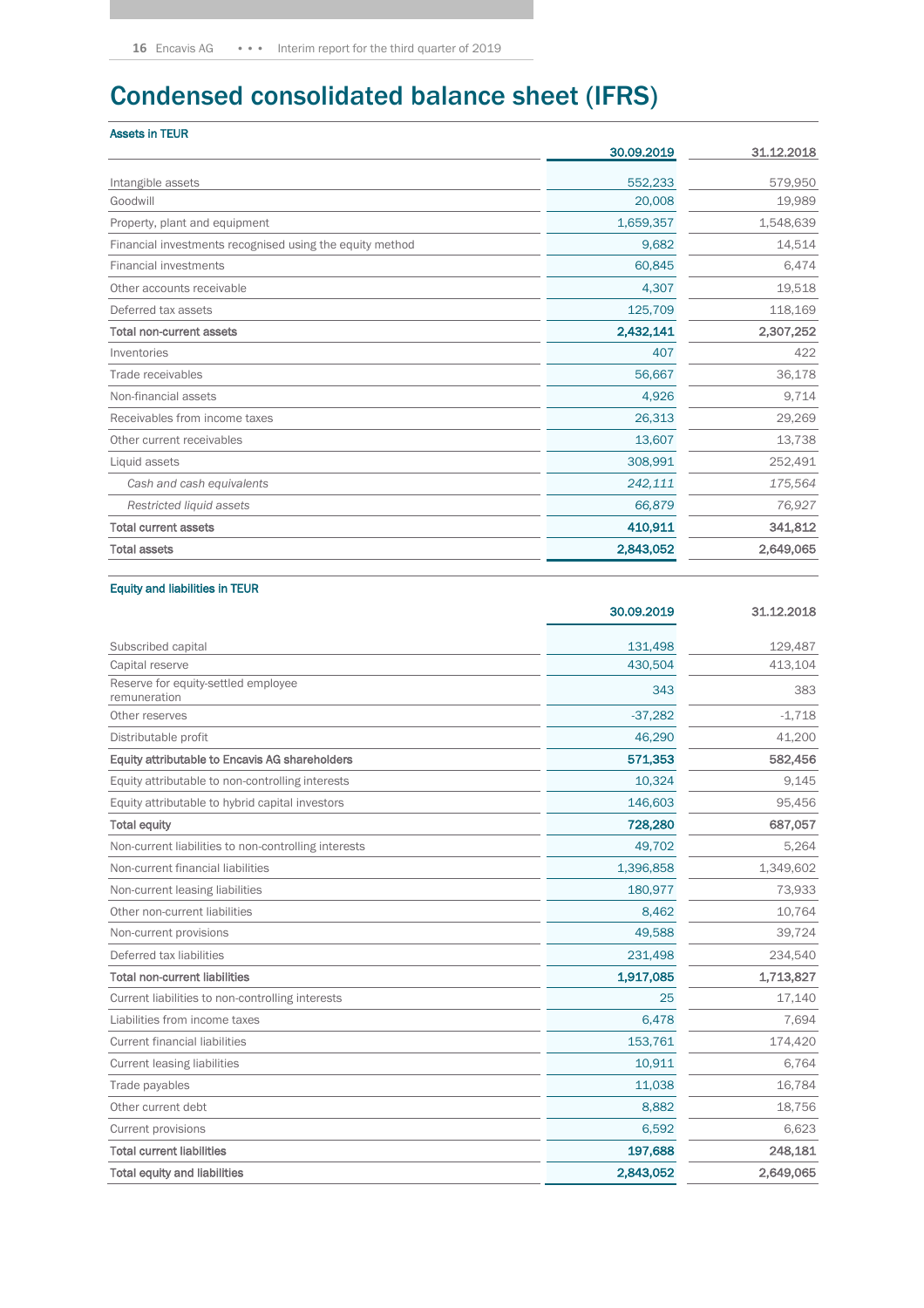# Condensed consolidated cash flow statement (IFRS)

| in TEUR                                      |                     |                  |
|----------------------------------------------|---------------------|------------------|
|                                              | 01.01. - 30.09.2019 | 01.01-30.09.2018 |
| Net profit/loss for the period               | 41,449              | 42,144           |
| Cash flow from operating activities          | 132,769             | 128,729          |
| Cash flow from investing activities          | $-89,089$           | $-88,368$        |
| Cash flow from financing activities          | 25,589              | 17,739           |
| Change in cash and cash equivalents          | 69,269              | 58,100           |
| Changes in cash due to exchange rate changes | 161                 | 10               |
| Cash and cash equivalents                    |                     |                  |
| As of 01.01.2019 (01.01.2018)                | 171,533             | 119,984          |
| As of 30.09.2019 (30.09.2018)                | 240,962             | 178,094          |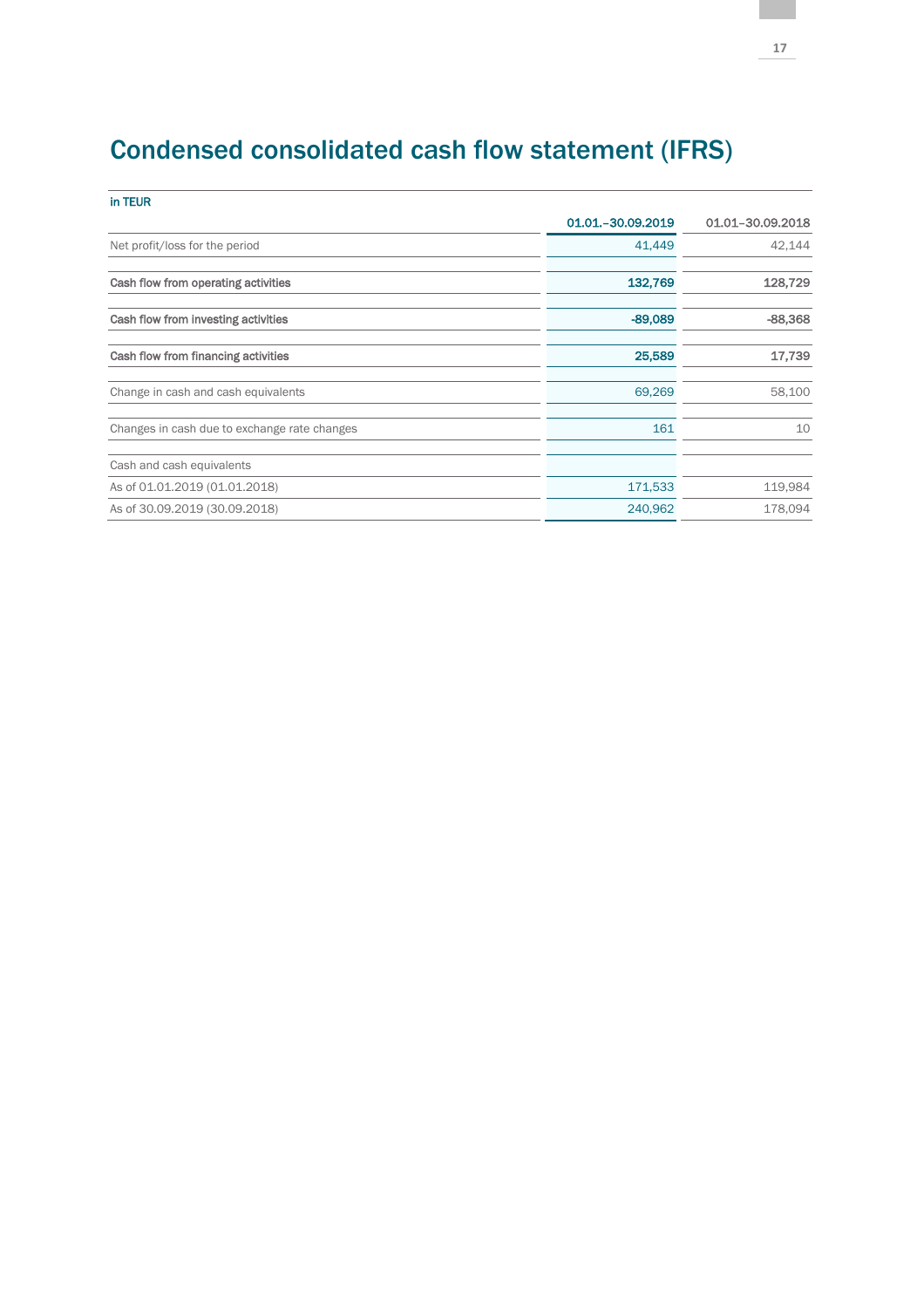# Condensed consolidated statement of changes in equity (IFRS)

|                                                                                                    | Subscribed<br>capital | Capital<br>reserve |                                         | Other reserves   |                                |           |                                                |  |
|----------------------------------------------------------------------------------------------------|-----------------------|--------------------|-----------------------------------------|------------------|--------------------------------|-----------|------------------------------------------------|--|
|                                                                                                    |                       |                    | Currency<br>trans-<br>lation<br>reserve | Hedge<br>reserve | Cost of<br>hedging<br>measures |           | Reserve<br>from<br>changes<br>in fair<br>value |  |
| As of 01.01.2018                                                                                   | 128,252               | 406,834            | 1,176                                   | $-3,630$         |                                |           | $-298$                                         |  |
| Effect from the first-time application of<br>IFRS 9                                                |                       |                    |                                         |                  |                                |           | 298                                            |  |
| As of 01.01.2018 (adjusted for IFRS 9)                                                             | 128,252               | 406,834            | 1,176                                   | $-3,630$         |                                |           |                                                |  |
| Consolidated earnings                                                                              |                       |                    |                                         |                  |                                |           |                                                |  |
| Other income recognised in equity                                                                  |                       |                    | 145                                     | 2,604            | $-29$                          |           |                                                |  |
| Consolidated comprehensive income for<br>the period                                                |                       |                    | 145                                     | 2,604            | $-29$                          |           |                                                |  |
| <b>Dividends</b>                                                                                   |                       |                    |                                         |                  |                                |           |                                                |  |
| Income and expenses recognised<br>directly in equity                                               |                       |                    |                                         |                  |                                |           |                                                |  |
| Changes from capitalisation measures                                                               | 1,235                 | 6,329              |                                         |                  |                                |           |                                                |  |
| Transactions with shareholders<br>recognised directly in equity                                    |                       | 22                 |                                         |                  |                                |           |                                                |  |
| <b>Issuance costs</b>                                                                              |                       | $-117$             |                                         |                  |                                |           |                                                |  |
| Exercise of the share option programme<br>Acquisition of shares from non-<br>controlling interests |                       | 35                 |                                         |                  |                                |           |                                                |  |
| As of 30.09.2018                                                                                   | 129,487               | 413,104            | 1,321                                   | $-1,026$         | $-29$                          |           |                                                |  |
| As of 01.01.2019                                                                                   | 129,487               | 413,104            | 1,010                                   | $-2,700$         | $-29$                          |           |                                                |  |
| Consolidated earnings                                                                              |                       |                    |                                         |                  |                                |           |                                                |  |
| Other income recognised in equity*                                                                 |                       |                    | 66                                      | $-13,152$        | 3                              | $-22,482$ |                                                |  |
| Reclassifications to profit/loss                                                                   |                       |                    | $\perp$                                 |                  |                                |           |                                                |  |
| Consolidated comprehensive income for<br>the period                                                |                       |                    | 67                                      | $-13,152$        | 3                              | $-22,482$ |                                                |  |
| <b>Dividends</b>                                                                                   |                       |                    |                                         |                  |                                |           |                                                |  |
| Income and expenses recognised<br>directly in equity                                               |                       |                    |                                         |                  |                                |           |                                                |  |
| Changes from capitalisation measures                                                               | 2,011                 | 9,954              |                                         |                  |                                |           |                                                |  |
| Transactions with shareholders<br>recognised directly in equity                                    |                       |                    |                                         |                  |                                |           |                                                |  |
| <b>Issuance costs</b>                                                                              |                       | $-106$             |                                         |                  |                                |           |                                                |  |
| Hybrid capital proceeds<br>Acquisition of shares from non-<br>controlling interests                |                       | 7,553              |                                         |                  |                                |           |                                                |  |
| As of 30.09.2019                                                                                   | 131,498               | 430,504            | 1,077                                   | $-15,852$        | $-25$                          | $-22,482$ |                                                |  |

\* Excluding separately recognised effects from reclassifications.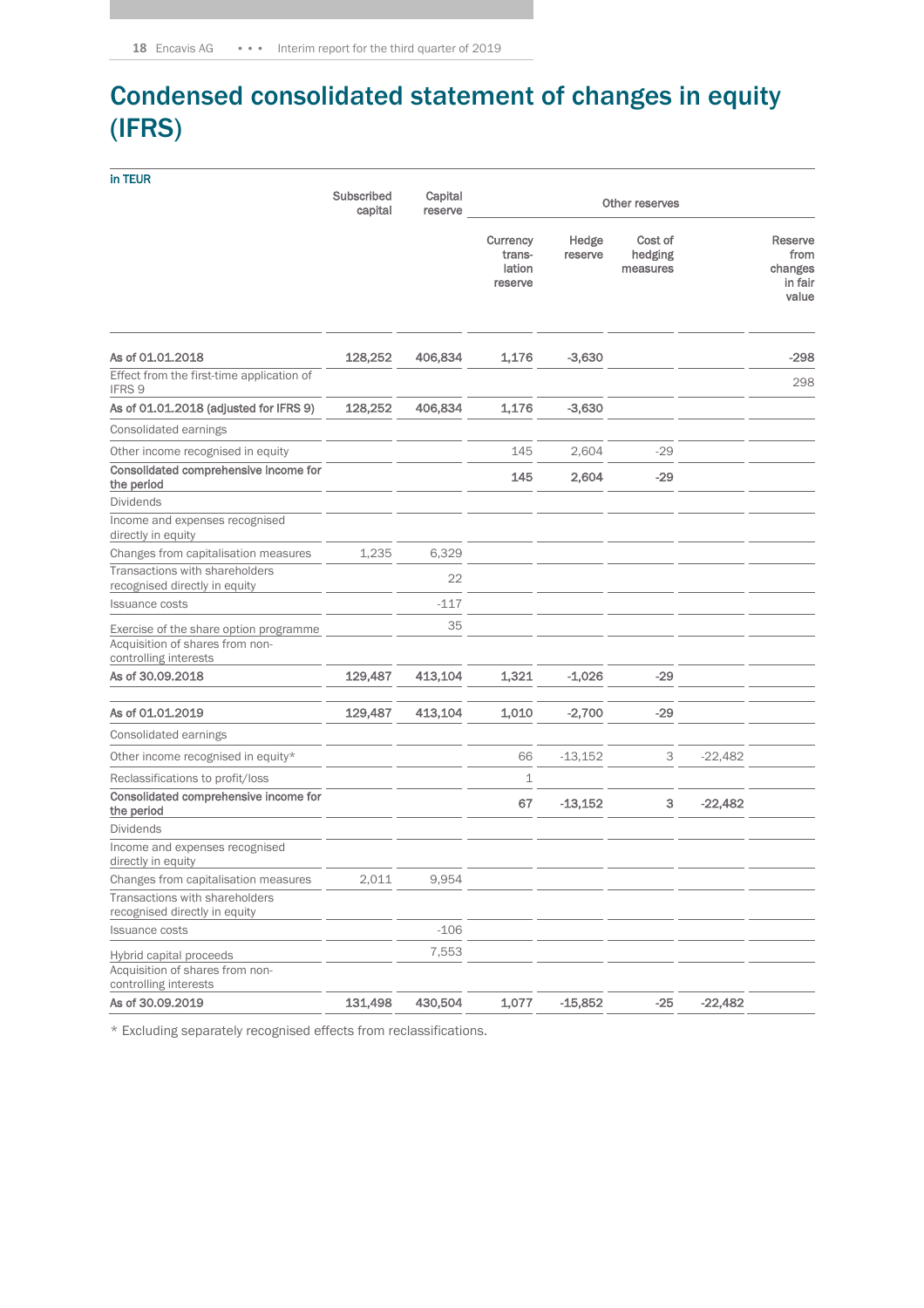| in TEUR                                                         |                                                                  |                           |                                                                |                                                               |                                                                  |                |
|-----------------------------------------------------------------|------------------------------------------------------------------|---------------------------|----------------------------------------------------------------|---------------------------------------------------------------|------------------------------------------------------------------|----------------|
|                                                                 | Reserve<br>for equity-<br>based<br>employee<br>remuner-<br>ation | Net<br>retained<br>profit | <b>Equity</b><br>attributable<br>to Encavis AG<br>shareholders | Equity<br>attributable<br>to non-<br>controlling<br>interests | Equity<br>attri-<br>butable<br>to hybrid<br>capital<br>investors | <b>Total</b>   |
|                                                                 |                                                                  |                           |                                                                |                                                               |                                                                  |                |
| As of 01.01.2018                                                | 458                                                              | 63,737                    | 596,528                                                        | 6,582                                                         | 95,484                                                           | 698,594        |
| Effect from the first-time application of<br>IFRS 9             |                                                                  | $-456$                    | $-158$                                                         |                                                               |                                                                  | $-158$         |
| As of 01.01.2018<br>(adjusted for IFRS 9)                       | 458                                                              | 63,281                    | 596,370                                                        | 6,582                                                         | 95,484                                                           | 698,436        |
| Consolidated earnings                                           |                                                                  | 37,192                    | 37,192                                                         | 1,132                                                         | 3,821                                                            | 42,144         |
| Other comprehensive income                                      |                                                                  |                           | 2,721                                                          |                                                               |                                                                  | 2,721          |
| Consolidated comprehensive income for<br>the period             |                                                                  | 37,192                    | 39,912                                                         | 1,132                                                         | 3,821                                                            | 44,865         |
| <b>Dividends</b>                                                |                                                                  | $-28,215$                 | $-28,215$                                                      | $-93$                                                         | $-5,108$                                                         | $-33,416$      |
| Income and expenses recognised directly in<br>equity            | 93                                                               |                           | 93                                                             |                                                               |                                                                  | 93             |
| Changes from capitalisation measures                            |                                                                  |                           | 7,564                                                          | 73                                                            |                                                                  | 7,637          |
| Transactions with shareholders recognised<br>directly in equity |                                                                  |                           | 22                                                             | $-22$                                                         |                                                                  | $\overline{0}$ |
| Issuance costs                                                  |                                                                  |                           | $-117$                                                         |                                                               | $-28$                                                            | $-145$         |
| Exercise of the share option programme                          | $-35$                                                            |                           | $\overline{0}$                                                 |                                                               |                                                                  | $\overline{0}$ |
| Acquisition of shares from non-controlling<br>interests         |                                                                  |                           |                                                                | 2,665                                                         |                                                                  | 2,665          |
| As of 30.09.2018                                                | 515                                                              | 72,257                    | 615,629                                                        | 10,337                                                        | 94,169                                                           | 720,135        |
| As of 01.01.2019                                                | 383                                                              | 41,200                    | 582,456                                                        | 9,145                                                         | 95,456                                                           | 687,057        |
| Consolidated earnings                                           |                                                                  | 36,175                    | 36,175                                                         | 1,339                                                         | 3,936                                                            | 41,449         |
| Other income recognised in equity*                              |                                                                  |                           | $-35,565$                                                      |                                                               |                                                                  | $-35,564$      |
| Reclassifications to profit/loss                                |                                                                  |                           | $\mathbf{1}$                                                   |                                                               |                                                                  | 1              |
| Consolidated comprehensive income for<br>the period             |                                                                  | 36,175                    | 611                                                            | 1,339                                                         | 3,936                                                            | 5,886          |
| <b>Dividends</b>                                                |                                                                  | $-31.077$                 | $-31,077$                                                      | $-620$                                                        | $-5,108$                                                         | $-36,805$      |
| Income and expenses recognised directly in<br>equity            | $-41$                                                            |                           | $-41$                                                          |                                                               |                                                                  | -41            |
| Changes from capitalisation measures                            |                                                                  |                           | 11,965                                                         |                                                               |                                                                  | 11,965         |
| Transactions with shareholders recognised<br>directly in equity |                                                                  | -8                        | -8                                                             | $-2$                                                          |                                                                  | $-10$          |
| <b>Issuance costs</b>                                           |                                                                  |                           | $-106$                                                         |                                                               | $-681$                                                           | $-787$         |
| Hybrid capital proceeds                                         |                                                                  |                           | 7,553                                                          |                                                               | 53,000                                                           | 60,553         |
| Acquisition of shares from non-controlling<br>interests         |                                                                  |                           |                                                                | 463                                                           |                                                                  | 463            |
| As of 30.09.2019                                                | 343                                                              | 46,290                    | 571,354                                                        | 10,324                                                        | 146,603                                                          | 728,281        |

\* Excluding separately recognised effects from reclassifications.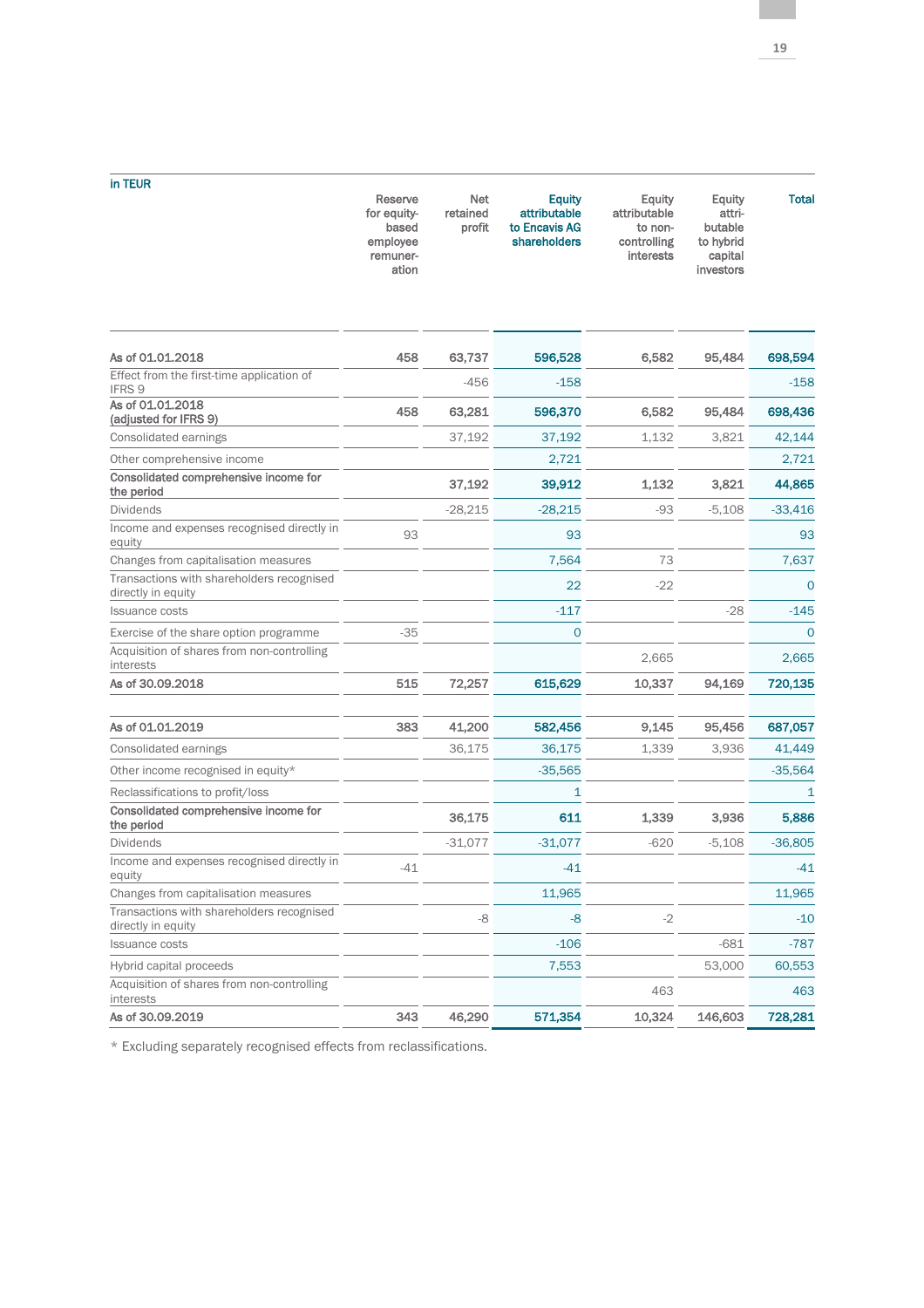# Condensed Group segment reporting (operating) 1

| Administration | <b>PV Parks</b> | <b>PV Service</b> | <b>Asset</b><br>Management |
|----------------|-----------------|-------------------|----------------------------|
| $\mathbf 0$    | 174,930         | 3,468             | 5,410                      |
| (0)            | (160, 373)      | (3, 146)          | (2, 126)                   |
| $-6,235$       | 151,141         | 1,087             | 1,566                      |
| $(-5, 354)$    | (134, 597)      | (1, 164)          | $(-1, 396)$                |
| $-6,934$       | 104,453         | 1.046             | 1,076                      |
| $(-5, 455)$    | (93, 947)       | (1, 124)          | $(-1,898)$                 |
| $-1.496$       | $-32.326$       | $\circ$           | 19                         |
| $(-950)$       | $(-32, 276)$    | (0)               | (249)                      |
| $-8,430$       | 72,128          | 1,046             | 1,095                      |
| $(-6, 405)$    | (61, 671)       | (1, 124)          | $(-1, 649)$                |
| $-8,767$       | 62,667          | 1.046             | 883                        |
| $(-8, 410)$    | (57, 489)       | (1, 124)          | $(-1, 713)$                |
| $-0.10$        | 0.47            | 0.01              | 0.01                       |
| $(-0.09)$      | (0.44)          | (0.01)            | $(-0.01)$                  |
| 670,414        | 2,207,366       | 9.570             | 36,289                     |
| (621, 521)     | (2, 122, 300)   | (3,938)           | (35, 178)                  |
| $-462$         | $-73,505$       | $-4,974$          | 891                        |
| $(-4, 295)$    | $(-28, 896)$    | (1,234)           | (1,040)                    |
| 218,832        | 1,674,988       | 201               | 3,042                      |
| (138, 260)     | (1,685,093)     | (1,743)           | (3, 742)                   |
|                |                 |                   |                            |

#### In TEUR

|                                                                         | <b>Wind Parks</b> | Reconciliation | <b>Total</b> |
|-------------------------------------------------------------------------|-------------------|----------------|--------------|
| Revenue                                                                 | 44,137            | $-4,539$       | 223,406      |
| (Previous year's figures)                                               | (38, 181)         | $(-2,917)$     | (200, 911)   |
| Earnings before interest, taxes, depreciation and amortization (EBITDA) | 38,171            | 65             | 185,794      |
| (Previous year's figures)                                               | (26, 394)         | $(-85)$        | (155, 319)   |
| Earnings before interest and taxes (EBIT)                               | 22,063            | 76             | 121,781      |
| (Previous year's figures)                                               | (13, 165)         | $(-73)$        | (100, 810)   |
| <b>Financial result</b>                                                 | $-7,255$          | $\circ$        | $-41,058$    |
| (Previous year's figures)                                               | $(-6, 571)$       | (0)            | $(-39,548)$  |
| Earnings before taxes on income (EBT)                                   | 14,808            | 76             | 80,723       |
| (Previous year's figures)                                               | (6,594)           | $(-73)$        | (61, 262)    |
| Consolidated profit/loss for the period (EAT)                           | 14,104            | 76             | 70,009       |
| (Previous year's figures)                                               | (6, 127)          | $(-73)$        | (54, 544)    |
|                                                                         |                   |                |              |
| Earnings per share, undiluted                                           | 0.11              | 0.00           | 0.49         |
| (Previous year's figures)                                               | (0.05)            | (0.00)         | (0.38)       |
| Assets including investments                                            | 886,015           | $-966,602$     | 2,843,052    |
| (as of 31.12.2018)                                                      | (869, 625)        | $(-1,003,497)$ | (2,649,065)  |
| Cash flow from investing activities                                     | $-1,672$          | $-9,369$       | $-89,089$    |
| (Previous year's figures)                                               | $(-36, 740)$      | $(-20, 711)$   | $(-88,368)$  |
| Liabilities                                                             | 662,632           | $-444,923$     | 2,114,772    |
| (as of 31.12.2018)                                                      | (616, 455)        | $(-483, 285)$  | (1,962,008)  |

<sup>1</sup> Some of the previous-year figures are not reconcilable with the figures stated in the interim report for the third quarter of 2018, as the presentation of the segment report is based on operating figures in line with internal reporting and not on IFRS figures as in the previous year.

The timing of the recognition of the revenue presented in the segment reporting is carried out in relation to the period.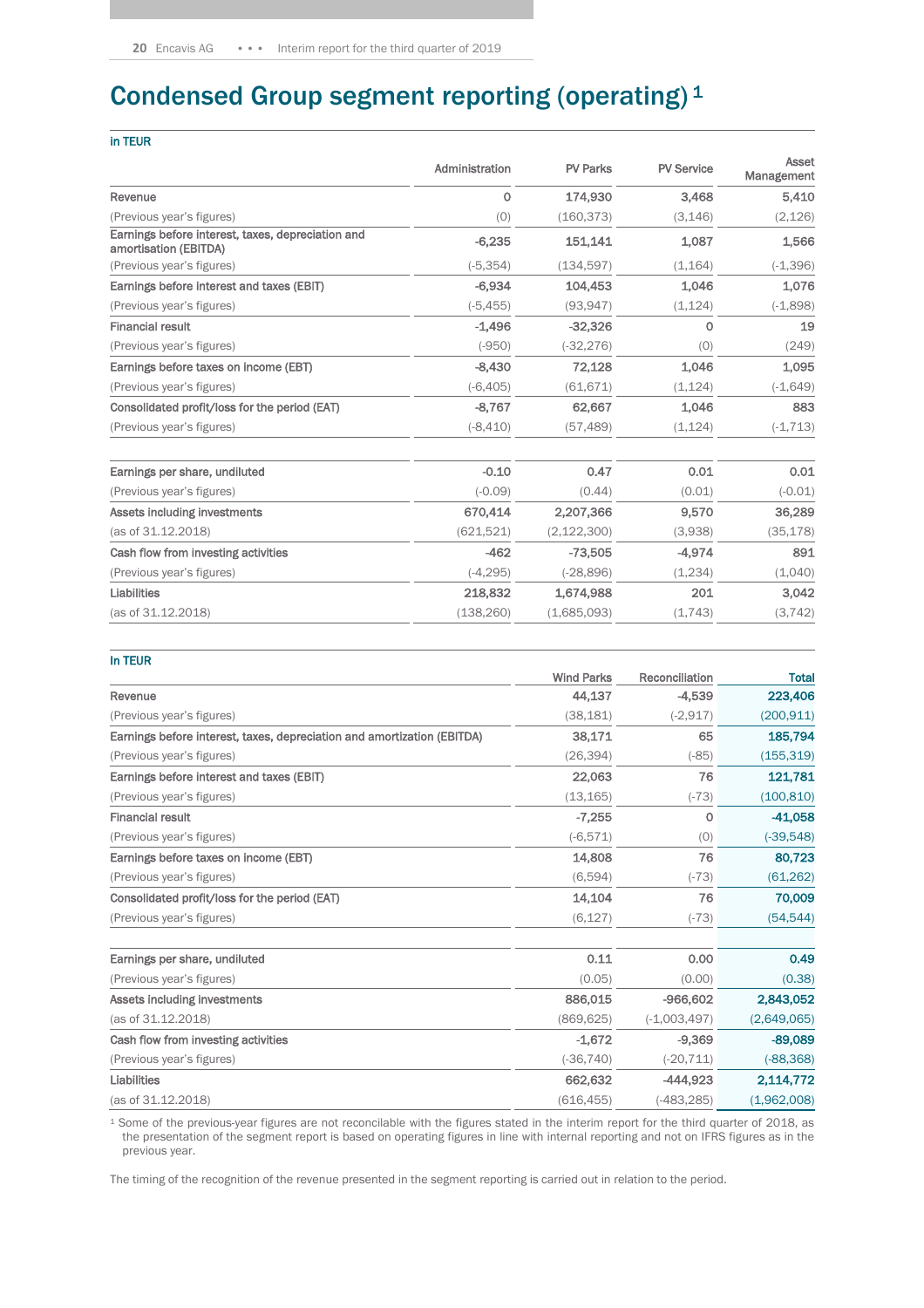# Declaration by the legal representatives

We declare that, to the best of our knowledge and according to the applicable accounting standards, the interim report as of 30 September 2019, in connection with the annual report for 2018, gives a true and fair view of the net assets and financial and earnings positions of the Group, and that the situation of the Group is presented in a true and fair way as to suitably describe the principal opportunities and risks associated with the expected development of the Group.

Hamburg, November 2019

Encavis AG Management Board

Vin E funny Com

CEO CFO

Dr Dierk Paskert Dr Christoph Husmann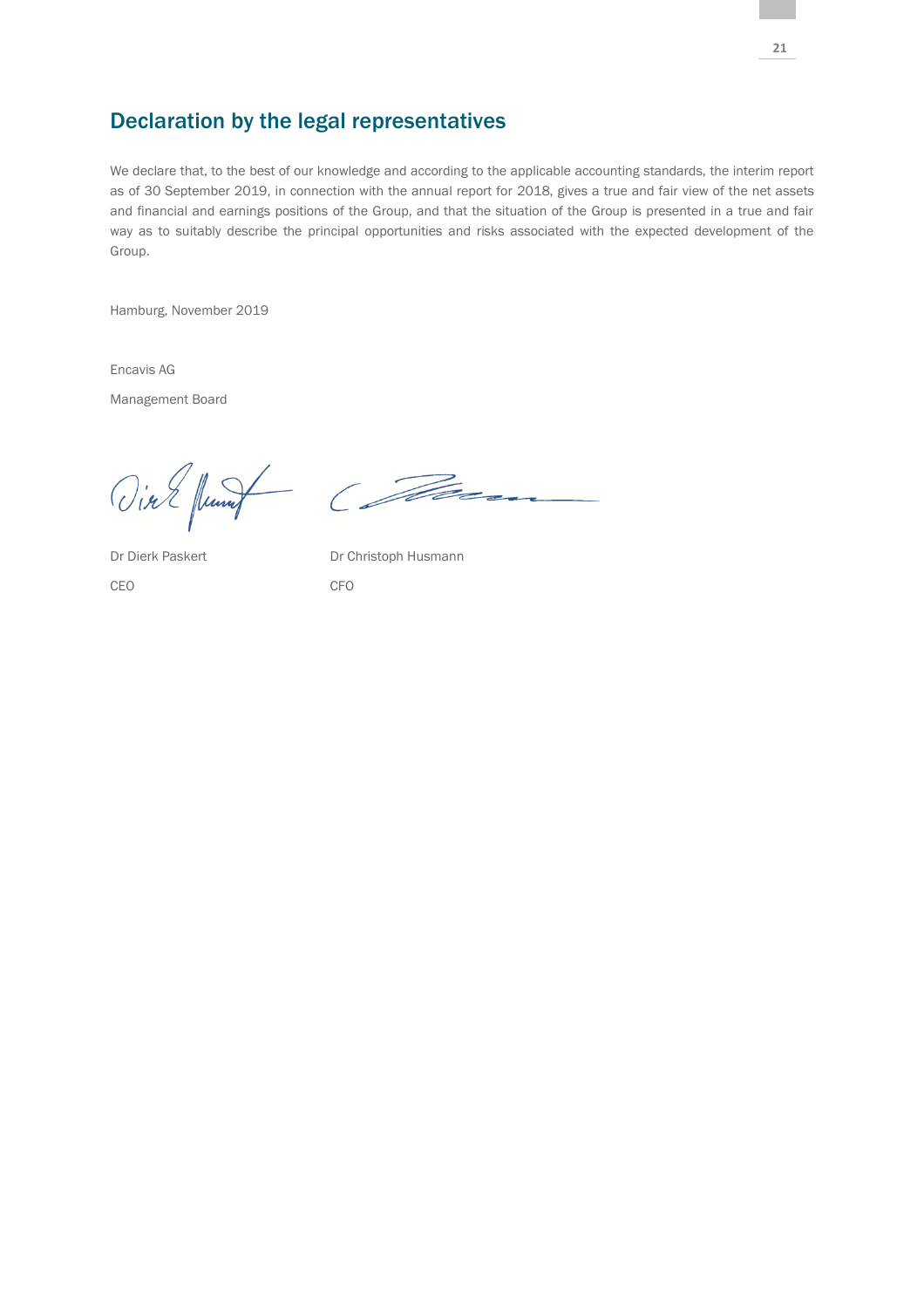# The Encavis share

#### Key financial figures

| Listed since                             | 28.07.1998                                          |  |
|------------------------------------------|-----------------------------------------------------|--|
| Subscribed capital                       | 131,498,147.00 EUR                                  |  |
| Number of shares                         | 131.50 Mio.                                         |  |
| Stock market segment                     | Prime Standard                                      |  |
| Dividend 2016 per share                  | 0.20 EUR                                            |  |
| Dividend 2017 per share                  | 0.22 EUR                                            |  |
| Dividend 2018 per share                  | 0.24 EUR                                            |  |
| 52-week high                             | 9.19 EUR                                            |  |
| 52-week low                              | 4.98 EUR                                            |  |
| Share price (20 November 2019)           | 9.00 EUR                                            |  |
| Market capitalisation (20 November 2019) | 1,183.48 Mio. EUR                                   |  |
| Indexes                                  | SDAX, HASPAX, PPVX, Solar Energy Stock Index        |  |
| Trading centres                          | Xetra, Frankfurt am Main, Hamburg                   |  |
| <b>ISIN</b>                              | DE 0006095003                                       |  |
| Designated sponsor                       | Oddo Seydler Bank AG, HSBC Trinkhaus & Burkhardt AG |  |
| Payment office                           | DZ BANK                                             |  |

#### The Encavis share took off in 2019

The Encavis share began the 2019 stock market year with a price of 5.46 euros. In the first nine months of the year, the Encavis share underwent very positive development while, at the same time, also seeing a significant increase in the trading volume. This was due to, among other things, a series of good reports from business operations as well as multiple increases of the earnings expectations. At the end of May, in light of the first-time application of IFRS 16, the guidance for the 2019 financial year published previously has been adjusted upward for the first time for the purely technical effects resulting from this application. The sale of minority interests in four wind parks freed up cash reserves, which led to another increase of the guidance. At the end of August, due to the continued positive meteorological conditions in the first half of 2019, the Management Board once again raised the forecast for the financial year.

On 19 November, the Encavis share reached its new three-year high of 9.19 euros, and closed trading on 20 November at 9.00 euros.

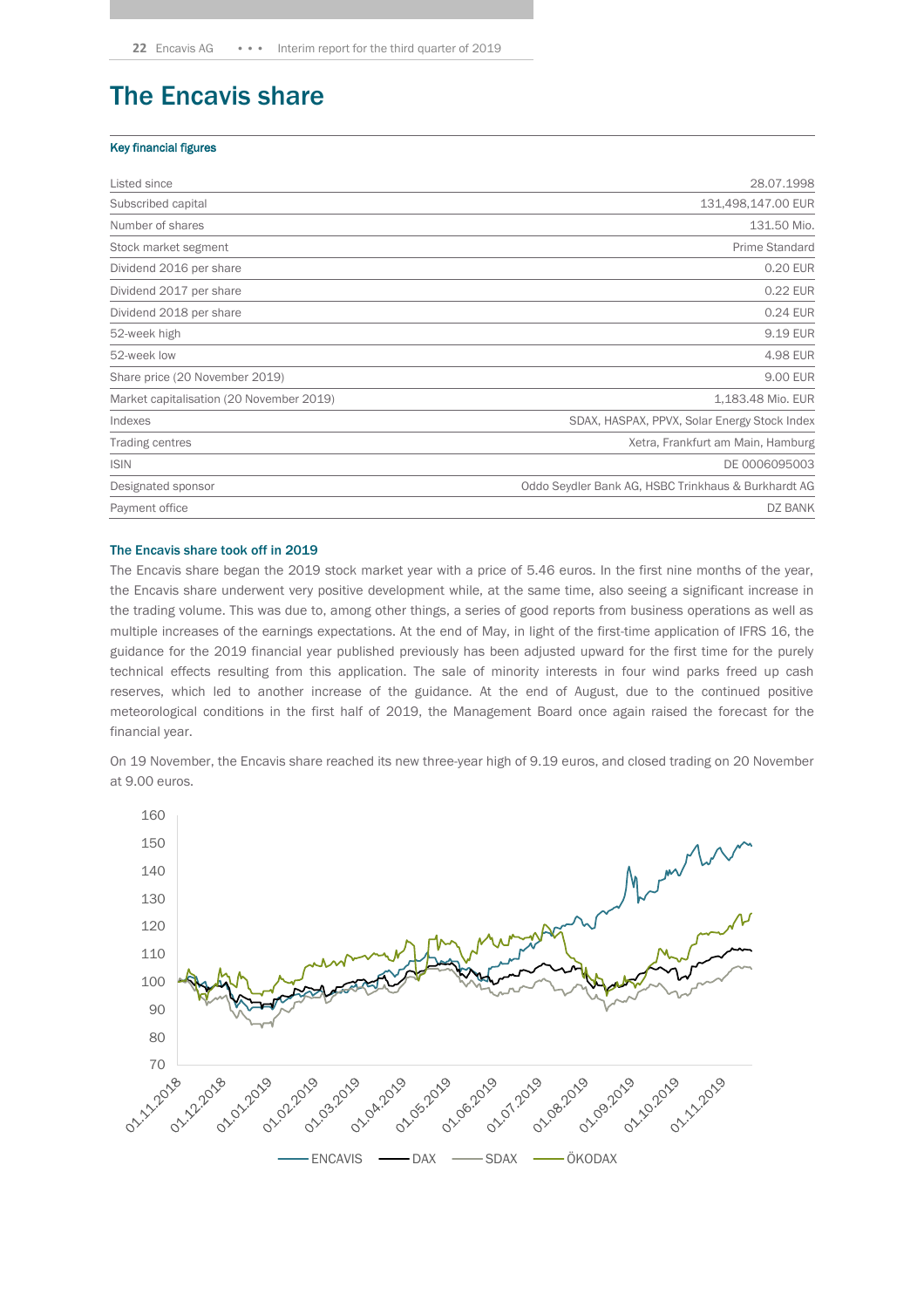#### Increased trading volume due to shorts

The significant increase in the trading volume over the past few months was, in large part, influenced by shorts placed by hedge funds. These shorts, however, are structured in such a way that they do not represent a bet that the Encavis share price will drop; instead, they serve to secure the investments made by the hedge fund in the convertible bonds issued by Encavis in 2017 against potential conversion.

In the first nine months of 2019, an average of 178,843 shares were traded per day on the electronic trading platform XETRA (first nine months of 2018: 163,214 shares). Encavis AG's market capitalisation on 30 September 2019 was some EUR 1,118 million (28 December 2018: EUR 809 million). There were 131,498,147 outstanding shares at the end of the reporting period.

#### Encavis AG financial calendar

| Date                     | <b>Financial event</b>                                                                 |  |  |
|--------------------------|----------------------------------------------------------------------------------------|--|--|
|                          |                                                                                        |  |  |
| 2019                     |                                                                                        |  |  |
| 25 to 26 November 2019   | German Equity Forum (Deutsche Börse) - Frankfurt am Main,<br>Germany                   |  |  |
| 28 November 2019         | DSW Investors' Conference - Wiesbaden, Germany                                         |  |  |
| 3 December 2019          | DSW Investors' Conference - Hamburg, Germany                                           |  |  |
| 5 December 2019          | BNP Paribas Investors Day - London, United Kingdom                                     |  |  |
| 11 December 2019         | Interest payment on 2015 debenture bond                                                |  |  |
| 16 December 2019         | DSW Investors' Conference - Düsseldorf, Germany                                        |  |  |
| 2020                     |                                                                                        |  |  |
| 9 to 10 January 2020     | 23rd ODDO BHF Forum - Lyons, France                                                    |  |  |
| 16 January 2020          | Pareto Securities' Power & Renewable Energy Conference -<br>Oslo, Norway               |  |  |
| 20 to 22 January 2020    | UniCredit/Kepler Cheuvreux German Corporate Conference -<br>Frankfurt am Main, Germany |  |  |
| 4 to 5 February 2020     | HSBC ESG conference - Frankfurt am Main, Germany                                       |  |  |
| 13 March 2020            | Interest payment on hybrid convertible bond                                            |  |  |
| 19 March 2020            | Publication of Annual Report 2019                                                      |  |  |
| 20 March 2020            | CM-CIC Market Solutions Forum by ESN - Paris, France                                   |  |  |
| 24 to 25 March 2020      | Bankhaus Lampe German Conference - Baden-Baden, Germany                                |  |  |
| 26 to 27 March 2020      | Jefferies Equity-Linked Conference - London, Großbritannien                            |  |  |
| 30 March to 1 April 2020 | Raiffeisen Centrobank investor conference - Zürs, Austria                              |  |  |
| 13 May 2020              | Annual shareholders' meeting                                                           |  |  |
| 27 May 2020              | Publication of the quarterly report for Q1 2020                                        |  |  |
| 26 August 2020           | Publication of the half-yearly financial report                                        |  |  |
| 12 September 2020        | Interest payment on the 2018 Green Schuldschein bond                                   |  |  |
| 13 September 2020        | Interest payment on hybrid convertible bond                                            |  |  |
| 23 November 2020         | Publication of the quarterly report for Q3 2020                                        |  |  |
| 23 to 25 November 2020   | German Equity Forum (Deutsche Börse) - Frankfurt am Main,<br>Germany                   |  |  |
| 11 December 2020         | Interest payment on 2015 debenture bond                                                |  |  |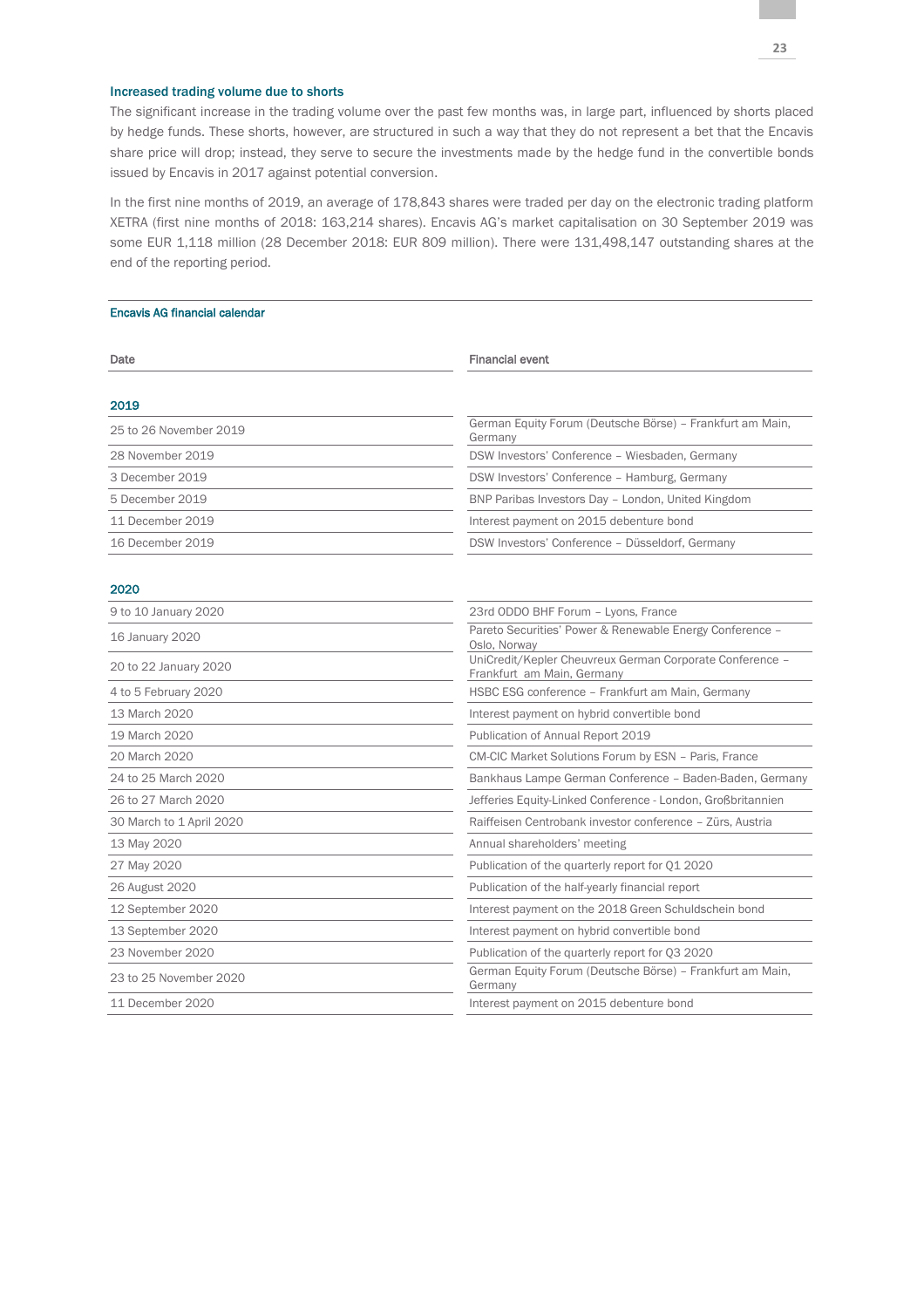# Forward-looking statements and forecasts

This report includes forward-looking statements based on current expectations, assumptions and forecasts by the Management Board and the information available to it. Known or unknown risks, uncertainties and influences may mean that the actual results, the financial position or the company's development differ from the estimates provided here. We assume no obligation to update the forward-looking statements made in this report.

Rounding differences may occur in percentages and figures in this report.

# **Contact**

Encavis AG Investor Relations Grosse Elbstrasse 59 22767 Hamburg, Germany

Tel.: +49 (0) 40 378 562 242 Email: ir@encavis.com